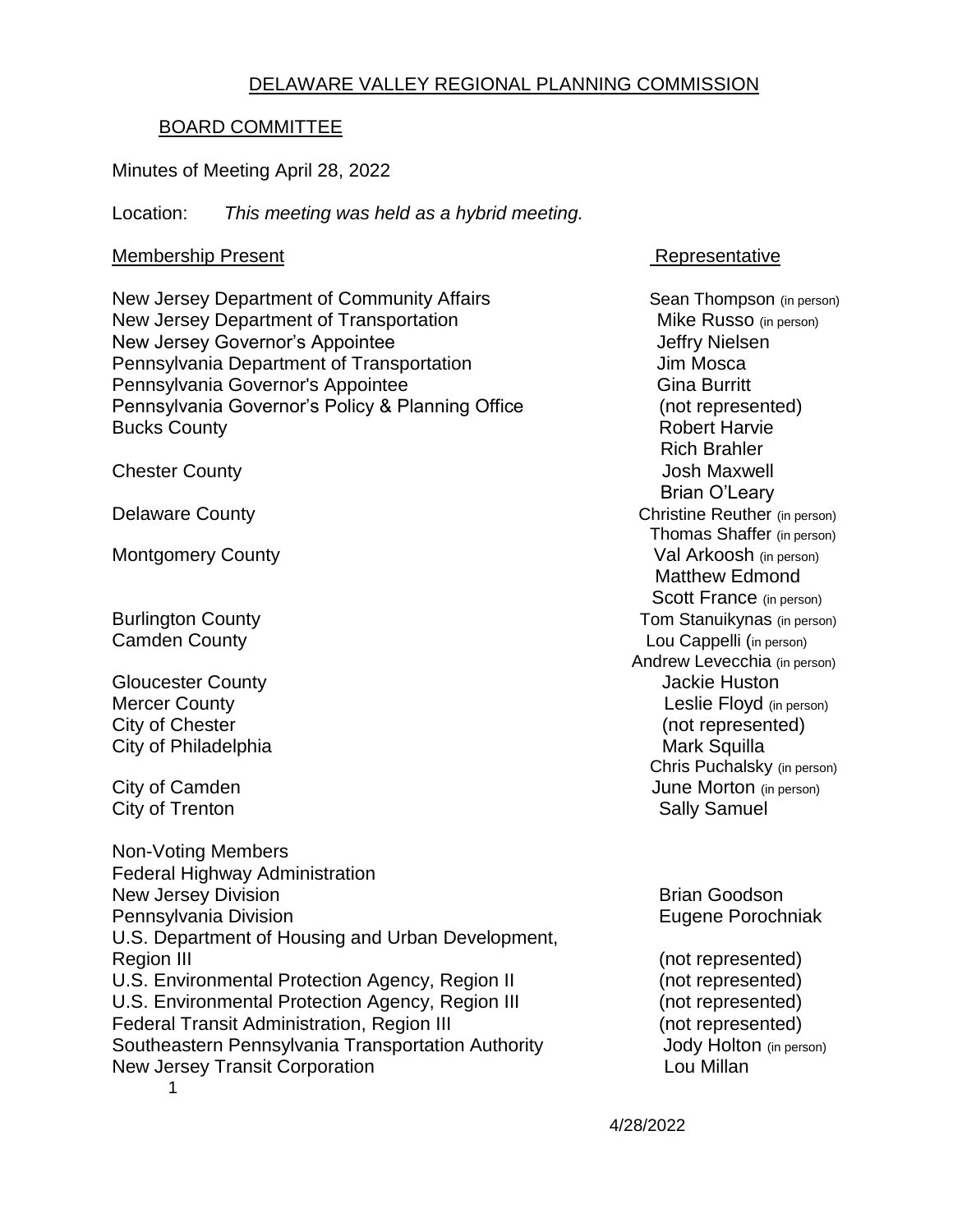New Jersey Department of Environmental Protection (not represented) Pennsylvania Department of Environmental Protection (not represented) Delaware River Port Authority Tonyelle Cook-Artis Port Authority Transit Corporation **Rohan Hepkins** (in person) New Jersey Office of Planning Advocacy Donna Rendeiro (in person) Pennsylvania Department of Community and Economic Development Michael Shorr (in person) DVRPC Co-Counsel Pennsylvania Co-Counsel **Victor** Communication of the United States of Constantine Communication of the Pennsylvania New Jersey Co-Counsel **New Jersey Co-Counsel** DVRPC Staff

Barry Seymour, Patty Elkis, Karin Morris, Greg Krykewycz, Mike Boyer, Karen Cilurso, Maridarlyn Gonzalez, Alison Hastings, Kwan Hui, Najah Jackson, Elise Turner, Betsy Mastaglio, Van Doan, Logan Axelson, Karen Cilurso, Spencer Gober, Kristen Scudder, Gina Myers, Mike Ruane, Shawn Megill Legendre, Amy Bernknopf, and Renee Wise. Guests

PennDOT District 6 **Jonathan Korus Jonathan Korus** PennDOT District 6 **David Alas** Montgomery County **Matthew Edmond** Montgomery County **Matthew Popek** Matthew Popek City of Philadelphia Planning Commission David Kanthor Public Participation Task Force Lucas Oshman Public Participation Task Force Mary Sandone Public Participation Task Force **Eva Hayes** Eva Hayes City of Philadelphia Martine DeCamp Office of Senator Casey **Lara Flynn** 

Call to Order - Chair's Comments

Board Chair, Lou Cappelli, called the meeting to order at 10:10 a.m. Chair Cappelli asked if there was any press in the meeting and noted that DVRPC would be recording the meeting.

#### Public Comments on Agenda and Non-Agenda Items

No public comments were stated.

#### ACTION ITEMS

#### **1. Minutes of Meeting of March 24, 2022**

The Board adopted the following motion:

 MOTION by *Ms. Arkoosh, seconded by Ms. Morton,* to approve the minutes of March 24, 2022.

2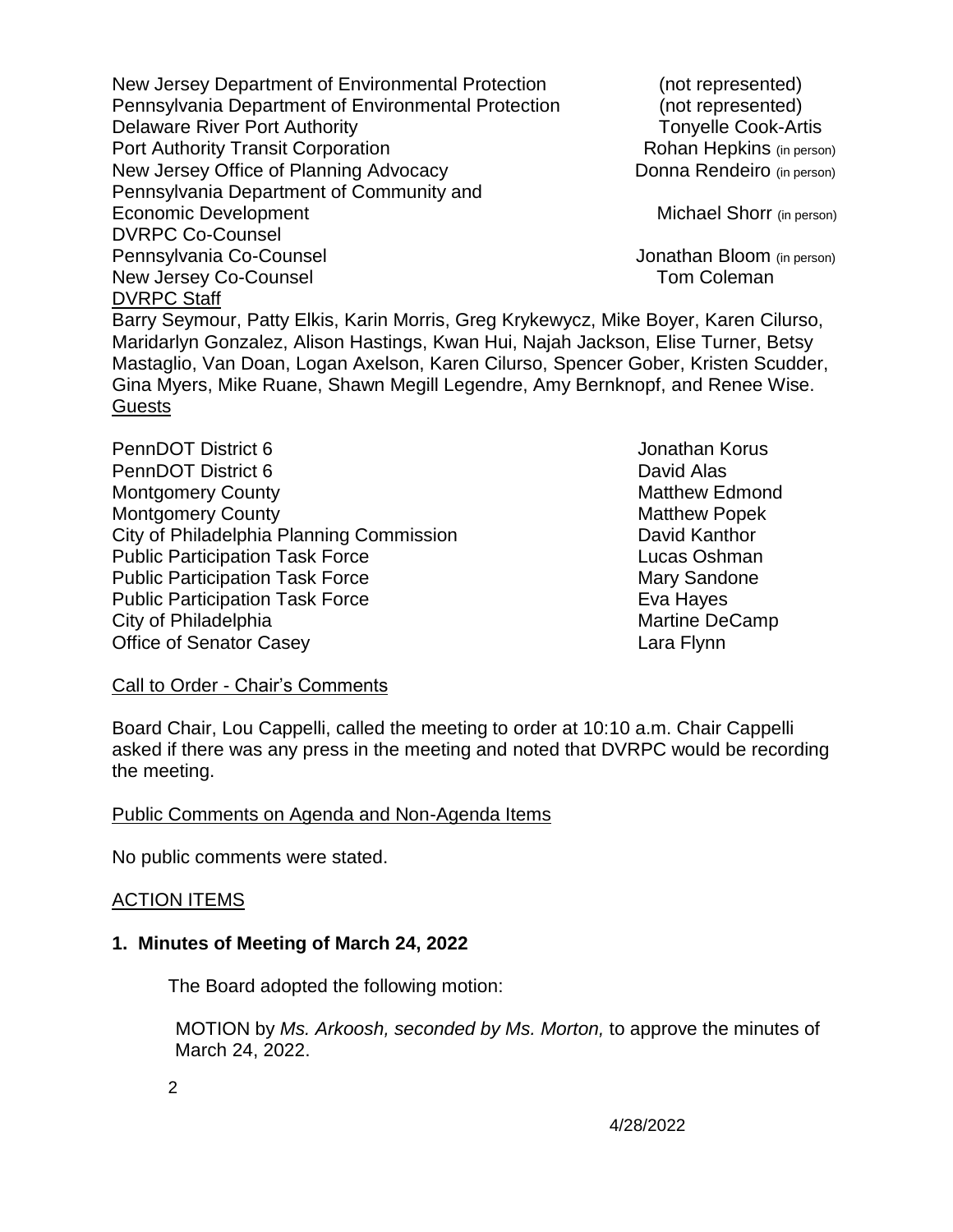Motion passed. All votes were cast in favor of the motion.

# **2. Transportation Improvement Program (TIP) Actions**

Rick Murphy, DVRPC Manager, Pennsylvania Capital Programs, presented the following TIP actions to the Board:

# **a. NJ22-028: Route 130, Bridge over Big Timber Creek (DB #14426), Camden and Gloucester Counties**

NJDOT has requested that DVRPC amend the FY2022 TIP for New Jersey by increasing the FY22 Construction (CON) phase of the Route 130, Bridge over Big Timber Creek project (DB #14426), by \$16.4 million (M) NHPP. This action will increase the total FY22 CON cost from \$45.6 M (\$44.1 M CRRSAA-FLEX/\$1.5 M NHPP) to \$62 M (\$44.1 M CRRSAA-FLEX/\$17.9 M NHPP).

Located in Westville and Brooklawn Boroughs, the purpose of the project is to replace an existing bridge over Timber Creek that was built in 1928 and improve roadway drainage at the west Brooklawn Circle. The existing 5-span bridge will be replaced with a 3-span continuous bridge while maintaining the existing roadway and bridge profile. Additional proposed improvements along Route 130 will include: full depth reconstruction, milling and resurfacing; concrete curb/barrier along southbound New Broadway Road to retain the high tide water away from the roadway; stormwater basin to reduce flooding frequency during high tide events; retaining wall along southbound Route 130; improving outside shoulder width to 8' within project limits; and ADA compliant sidewalks and curb ramp.

Design changes that increased the project CON cost include the following elements:

- Adjustments to the length and geometry of the steel sheet pile retaining wall to accommodate utilities and reduce environmental impacts.
- Relocation of an outfall and addition of articulated concrete blocks along the embankment on the Westville side.
- Addition of turf pavers for a utility access road.
- Addition of concrete staining for all parapets and floodwalls within the project limit.
- Increased unit costs due to inflation and supply chain issues.

Financial constraint will be maintained by making adjustments to other existing TIP projects whose schedules or costs have changed. All projects listed contribute to fiscal constraint.

Favorable recommendation was received from the Regional Technical Committee.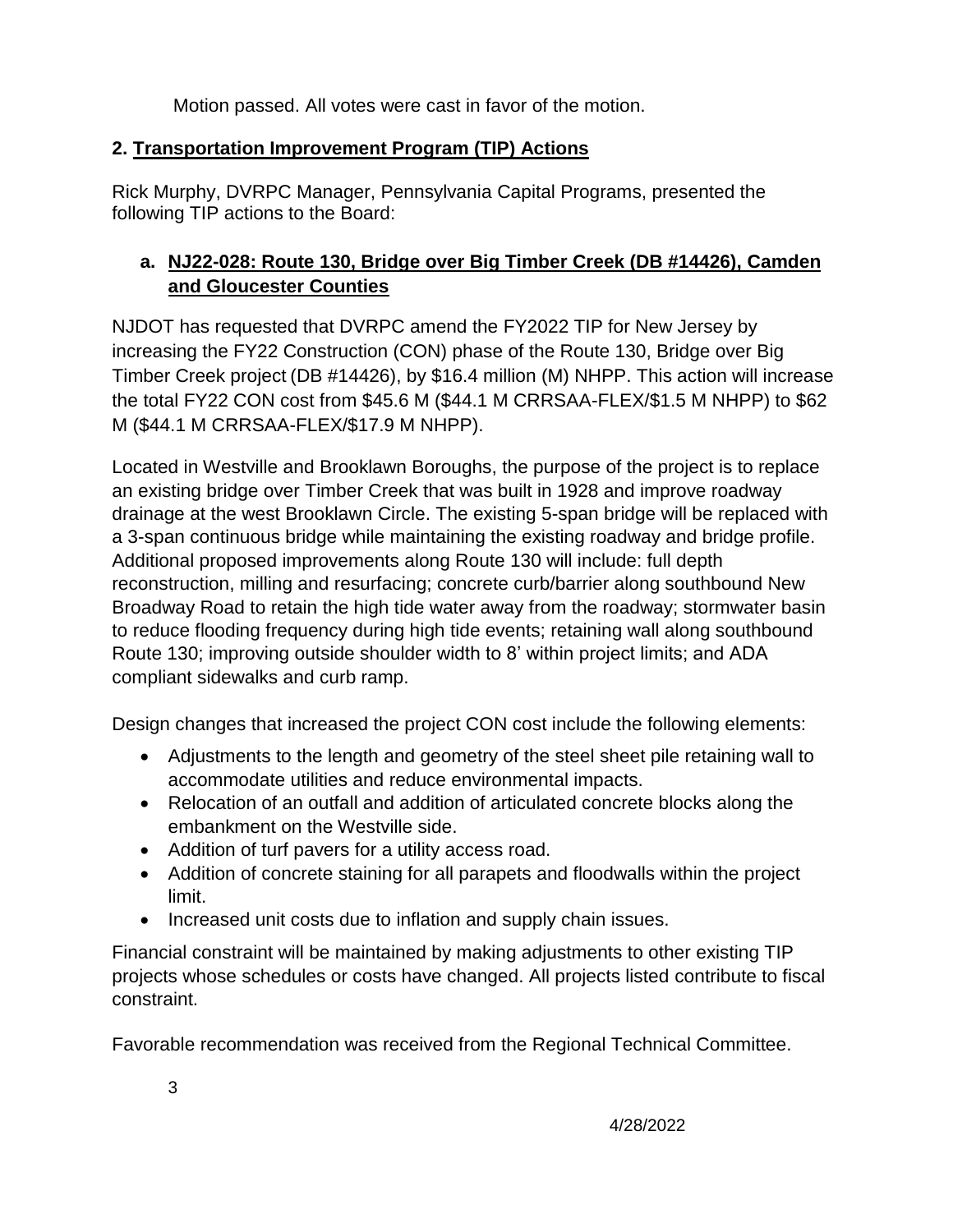The Board adopted the following motion:

MOTION by *Mr. Russo, seconded by Mr. Squilla ,* to approve TIP action:

NJ22-028, NJDOT's request that DVRPC amend the FY2022 TIP for New Jersey by increasing the FY22 CON phase of the Route 130, Bridge over Big Timber Creek project (DB #14426), by \$16.4 M NHPP. This action will increase the total FY22 CON cost from \$45.6 M (\$44.1 M CRRSAA-FLEX/\$1.5 M NHPP) to \$62 M (\$44.1 M CRRSAA-FLEX/\$17.9 M NHPP).

Motion passed. All votes were cast in favor of the motion.

# **b. NJ22-029: Route 40, CR 555 Intersection, Operational & Safety Improvements (DB #12383), Gloucester County**

NJDOT has requested that DVRPC amend the FY2022 TIP for New Jersey by adding the \$2.8 million (M) NHPP funded project, Route 40, CR 555 Intersection, Operational & Safety Improvements (DB #12383), back into the TIP for FY22 Construction (CON).

CON was originally programmed in FY21 of the prior FY2020 TIP, but the project missed the authorization deadline. Therefore, a TIP Amendment is required to add this project back into the TIP as it is ready to submit for federal authorization.

The purpose of this project is to address operational, physical, and safety deficiencies at the existing intersection of Route 40 and County Route 555 (Main Road) in Franklin Township. The project will include improvements to curb lines, the addition of channelization islands, and wider shoulders at the intersection. The geometric improvements will accommodate large trucks for all turning movements. A new traffic signal system and pedestrian accommodations will also be incorporated.

Financial constraint will be maintained by making adjustments to other existing TIP projects whose schedules or costs have changed. All projects listed contribute to fiscal constraint.

Favorable recommendation was received from the Regional Technical Committee.

The Board adopted the following motion:

MOTION by *Ms. Morton, seconded by Mr. Stanuikynas ,* to approve TIP action:

NJ22-029, NJDOT's request that DVRPC amend the FY2022 TIP for New Jersey by adding the \$2.8 million (M) NHPP funded project, Route 40, CR 555 Intersection, Operational & Safety Improvements (DB #12383), back into the TIP for FY22 Construction (CON).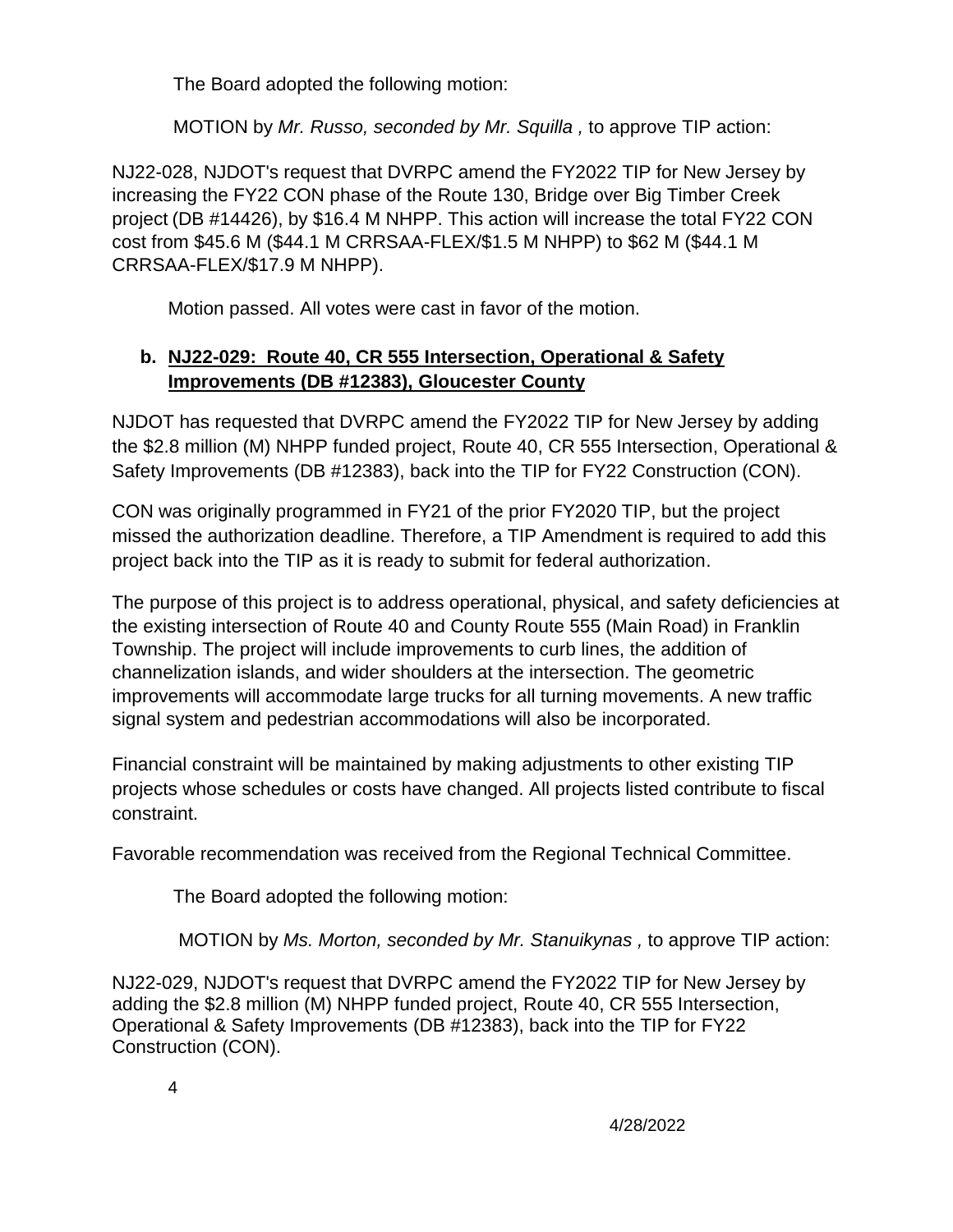Motion passed. All votes were cast in favor of the motion.

# **c. PA21-75: IIJA/BIL FFY 2022 Funding Allocation, (Various MPMS #s), Various Counties**

PennDOT has requested that DVRPC amend the FY2021 TIP for Pennsylvania by adding \$16,380,000 of additional funds in FY22 from the Infrastructure Investment and Jobs Act (IIJA)/Bipartisan Infrastructure Law (BIL). \$7,346,000 STU/\$697,000 STP/\$3,838,000 TAU/\$4,499,000 BOF will be added to their respective regional Line Items. These funds are additional to the region.

The following amounts will be moved to existing or new Line Items for Construction (CON):

- 1. **STU Reserve Line Item (MPMS #79980):** \$7,346,000 STU in FY22.
- 2. **Highway Reserve Line Item - STP (MPMS #79927):** \$697,000 STP in FY22.
- 3. **Transportation Alternatives - Urban (TAU) Line Item (MPMS #64984):** \$3,838,000 TAU in FY22.
- 4. **Bridge Reserve Line Item (MPMS #79929):** \$4,499,000 BOF in FY22.

On November 15, 2021, the President of the United States signed the Infrastructure Investment and Jobs Act (IIJA) (Public Law 117-58, also known as the "Bipartisan Infrastructure Law") into law. The Bipartisan Infrastructure Law (BIL) is the largest longterm investment in the nation's infrastructure and economy in United States history. It provides \$550 billion nationally over federal fiscal years 2022 through 2026 for new Federal investment in infrastructure, including roads, bridges, and mass transit, water infrastructure, resilience, and broadband. On December 15, 2021, FHWA announced the apportionment of Federal-Aid highway program funds authorized by the IIJA for NHPP, HSIP, and CMAQ funds. On January 14, 2022, FHWA announced Bridge Formula Program Implementation Guidance and Apportionment information for the Bridge Improvement Program (BRIP) and a portion of Bridge Off-System (BOF) funding.

The DVRPC region will receive \$115,259,000 of additional FY22 federal funding from the IIJA/BIL. \$16,380,000 (\$7,346,000 STU/\$697,000 STP/\$3,838,000 TAU/\$4,499,000 BOF) is being added to the program with this action. \$98,879,000 (\$43,794,000 NHPP/\$41,313,000 BRIP/\$7,050,000 HSIP/\$6,222,000 BOF/\$500,000 CMAQ) was added in March 2022.

PennDOT, as well as the rest of the country, is still awaiting further information from FHWA on program eligibility for the new formula PROTECT and Carbon Reduction programs. These formula funds will be added to the TIP at the appropriate time.

Financial constraint will be maintained as these are additional funds to the region.

5 The Board adopted the following motion: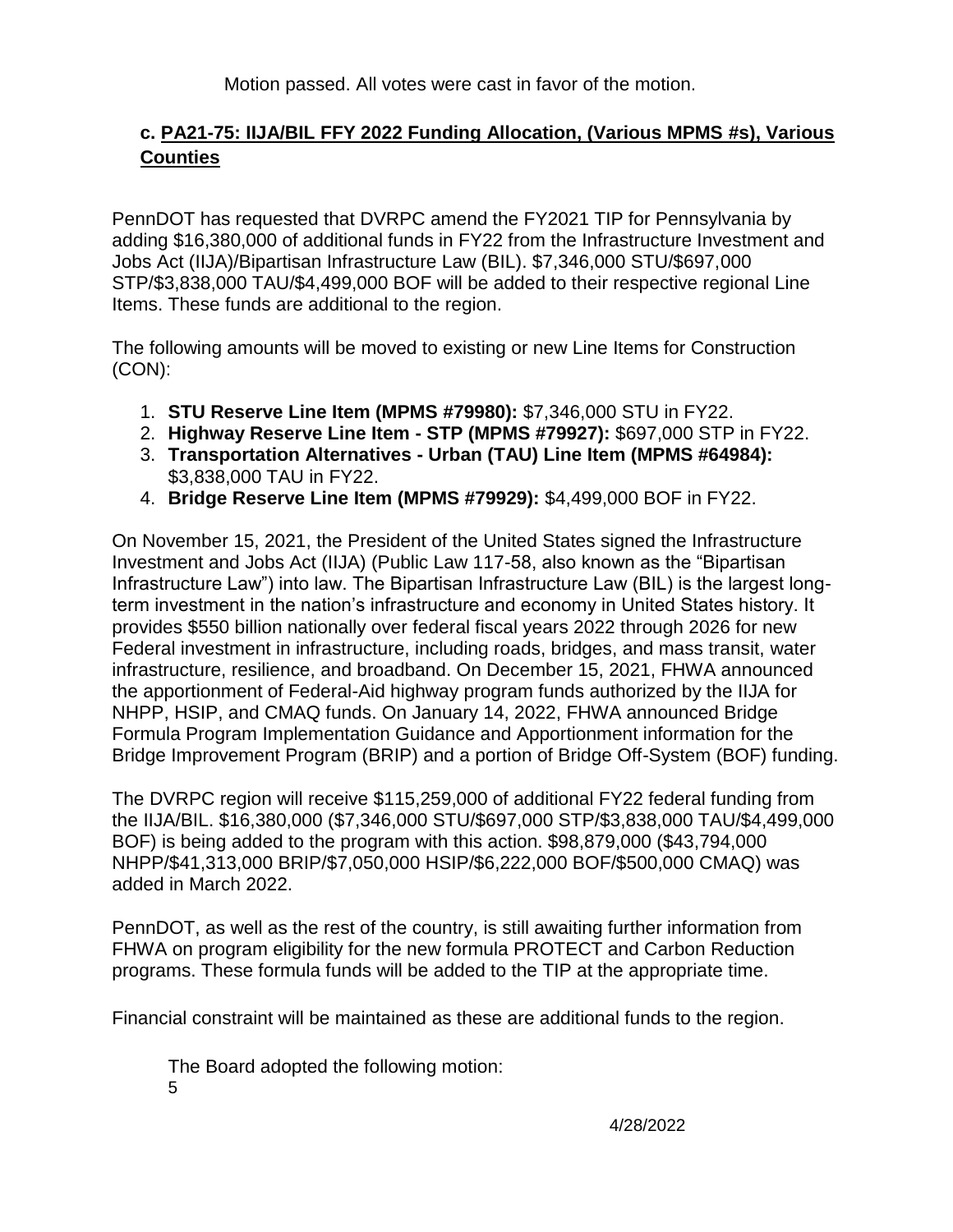MOTION by *Mr. Mosca, seconded by Ms. Arkoosh ,* to approve TIP action:

PA21-75, PennDOT's request that DVRPC amend the FY2021 TIP for Pennsylvania by adding \$16,380,000 in additional funds in FY22 from the Infrastructure Investment and Jobs Act (IIJA)/Bipartisan Infrastructure Law (BIL). \$7,346,000 STU/\$697,000 STP/\$3,838,000 TAU/\$4,499,000 BOF will be added to their respective regional Line Items. These funds are additional to the region.

The following amounts will be moved to existing or new Line Items for Construction (CON):

- 1. **STU Reserve Line Item (MPMS #79980):** \$7,346,000 in FY22.
- 2. **Highway Reserve Line Item - STP (MPMS #79927):** \$697,000 STP in FY22.
- 3. **Transportation Alternatives - Urban (TAU) Line Item (MPMS #64984):** \$3,838,000 TAU in FY22.
- 4. **Bridge Reserve Line Item (MPMS #79929):** \$4,499,000 BOF in FY22.

Motion passed. All votes were cast in favor of the motion.

# **d. PA21-76: Capital Asset Lease Program (MPMS #59966), SEPTA**

SEPTA has requested that DVRPC amend the FY2021 TIP for Pennsylvania by removing \$56,922,000 (\$29,804,000 Federal Section 5337/\$18,949,000 Federal Section 5307/\$7,906,000 State 1514/\$263,000 LOC) from the FY22 Capital Asset Lease (CAL) phase of the Capital Asset Lease program (MPMS #59966).

SEPTA is removing the originally programmed FTA Section 5337, FTA Section 5307, and the associated State and Local match in FY22. Due to the fiscal impacts of COVID-19, and federal relief funding, Amtrak lease costs have decreased and SEPTA is utilizing prior year funds to cover amounts owed. The funding will be utilized by other programs whose cost and schedules have changed.

The Capital Asset Lease program provides for lease payments attributable to the acquisition, through financial leasing arrangements, of the following SEPTA capital assets: communications antennas, copiers, and Amtrak trackage. SEPTA's Amtrak lease provides for the right to use Amtrak tracks for SEPTA's Trenton, Wilmington/Newark and Paoli/Thorndale Regional Rail service, and portions of the Chestnut Hill West, Media/Elwyn, Airport and Cynwyd Regional Rail Lines. The payments to Amtrak represent SEPTA's allocated portion of Amtrak's cost to maintain and upgrade the right-of-way including protection of assets, maintenance and general administrative overhead in accordance with the Passenger Rail Investment and Improvement Act of 2008 (PRIIA).

Financial constraint will be maintained by adjusting other existing TIP projects whose schedules or costs have changed. All projects listed contribute to fiscal constraint.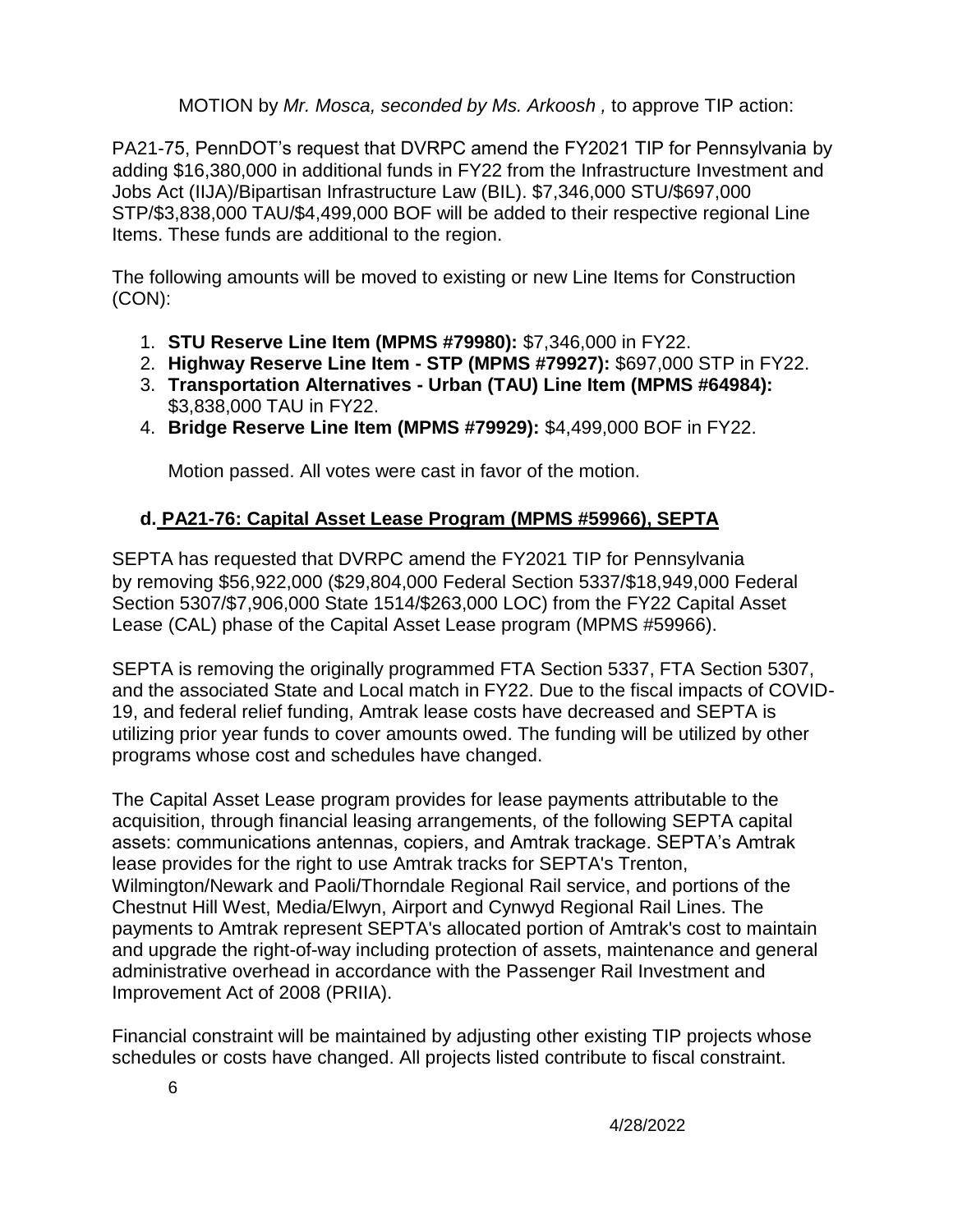## **e. PA21-77: Parking Improvements (MPMS #60540), SEPTA**

SEPTA has requested that DVRPC amend the FY2021 TIP for Pennsylvania by changing the scope of the Parking Improvements program (MPMS #60540) to defer select parking expansion projects to the Long-Range Plan's Unfunded Vision Plan, and by removing \$175,133,000 (\$169,485,000 State 1514/\$5,648,000 LOC) from the Engineering/Right-of-Way/Construction (ERC) phase as follows:

- FY23: removing \$7,735,000 State 1514/\$259,000 LOC;
- FY24: removing \$4,594,000 State 1514/\$153,000 LOC;
- FY25: removing \$9,924,000 State 1514/\$330,000 LOC;
- FY26: removing \$9,678,000 State 1514/\$322,000 LOC;
- FY27: removing \$10,612,000 State 1514/\$354,000 LOC;
- FY28: removing \$22,748,000 State 1514/\$758,000 LOC;
- FY29: removing \$24,935,000 State 1514/\$831,000 LOC;
- FY30: removing \$33,620,000 State 1514/\$1,120,000 LOC;
- FY31: removing \$15,716,000 State 1514/\$524,000 LOC;
- FY32: removing \$29,923,000 State 1514/\$997,000 LOC.

Due to reduced ridership resulting from the COVID-19 pandemic, SEPTA will reevaluate its station parking projects. At a time in the future when ridership levels begin to increase, SEPTA will revisit the schedule for this phase of the project. SEPTA is removing the programmed State and Local funding to defer select parking expansion projects at Ardmore, Exton, Paoli, Noble, Gwynedd Valley, Fern Rock, Philmont, Ivy Ridge, and Secane Stations, and the 69<sup>th</sup> Street Transportation Center. These projects are included in the *Connections 2050* Vision Plan (unfunded).

Financial constraint will be maintained by adjusting other existing TIP projects whose schedules or costs have changed. All projects listed contribute to fiscal constraint.

Favorable recommendation was received from the Regional Technical Committee.

The Board adopted the following motion:

MOTION by *Ms. Arkoosh, seconded by Mr. Squilla,* to approve TIP actions:

PA21-76, SEPTA's request that DVRPC amend the FY2021 TIP for Pennsylvania by removing \$56,922,000 (\$29,804,000 Federal Section 5337/\$18,949,000 Federal Section 5307/\$7,906,000 State 1514/\$263,000 LOC) from the FY22 Capital Asset Lease (CAL) phase of the Capital Asset Lease program (MPMS #59966).

PA21-77, SEPTA's request that DVRPC amend the FY2021 TIP for Pennsylvania by changing the scope of the Parking Improvements program (MPMS #60540) to defer select parking expansion projects to the Long-Range Plan's Unfunded Vision Plan, and by removing \$175,133,000 (\$169,485,000 State 1514/\$5,648,000 LOC) from the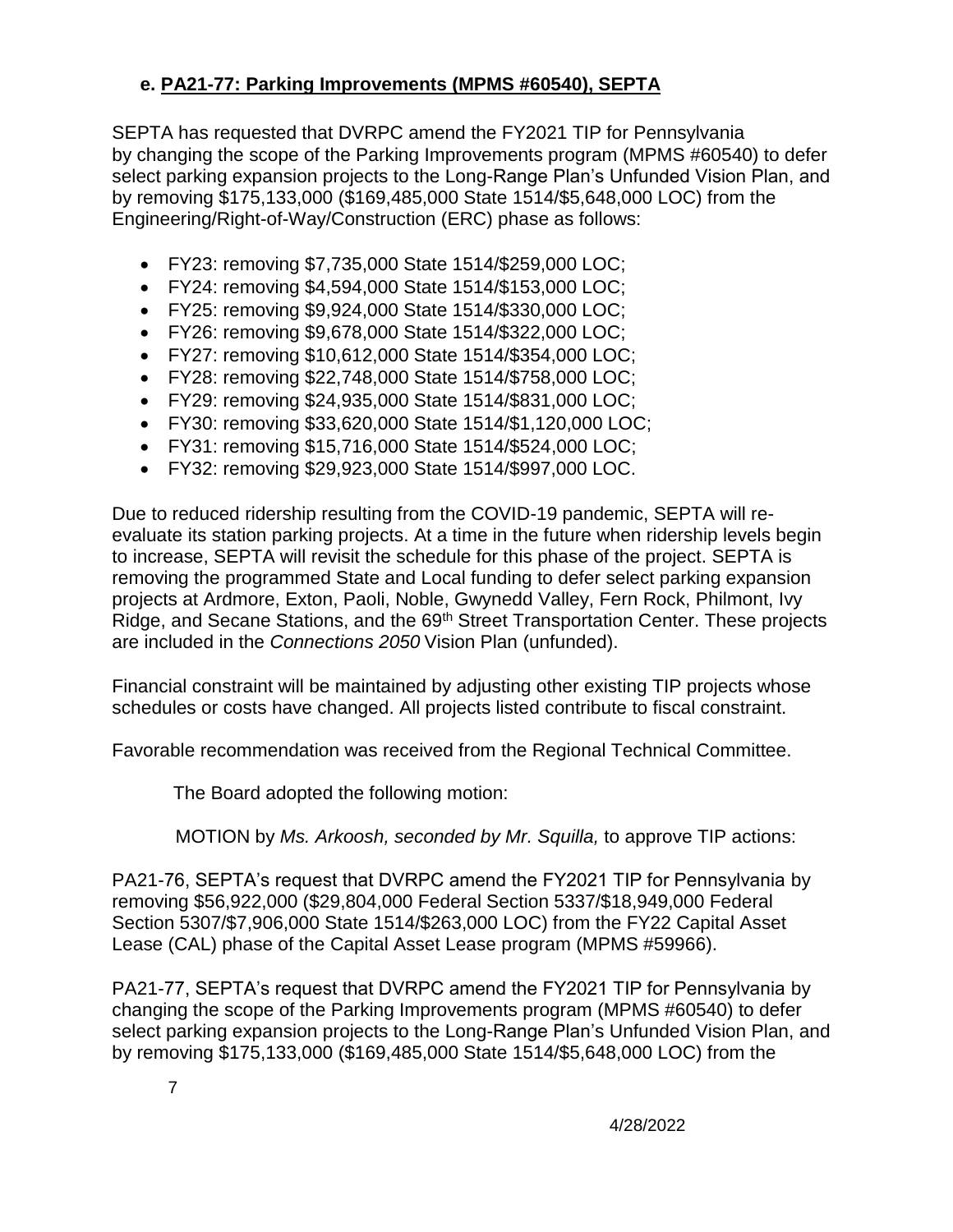Engineering/Right-of-Way/Construction (ERC) phase as follows:

- FY23: removing \$7,735,000 State 1514/\$259,000 LOC;
- FY24: removing \$4,594,000 State 1514/\$153,000 LOC;
- FY25: removing \$9,924,000 State 1514/\$330,000 LOC;
- FY26: removing \$9,678,000 State 1514/\$322,000 LOC;
- FY27: removing \$10,612,000 State 1514/\$354,000 LOC;
- FY28: removing \$22,748,000 State 1514/\$758,000 LOC;
- FY29: removing \$24,935,000 State 1514/\$831,000 LOC;
- FY30: removing \$33,620,000 State 1514/\$1,120,000 LOC;
- FY31: removing \$15,716,000 State 1514/\$524,000 LOC;
- FY32: removing \$29,923,000 State 1514/\$997,000 LOC.

The selected locations that SEPTA is removing from the TIP and deferring are at Ardmore, Exton, Paoli, Noble, Gwynedd Valley, Fern Rock, Philmont, Ivy Ridge, and Secane Stations, and the 69<sup>th</sup> Street Transportation Center. These projects are included in the *Connections 2050* Vision Plan (unfunded).

Motion passed. All votes were cast in favor of the motion.

## **f. PA21-78: Communication, Signals, & Technology Improvements (MPMS #102571), SEPTA**

SEPTA has requested that DVRPC amend the FY2021 TIP for Pennsylvania by increasing the FY22 Capital Asset Construction phase (CAP) of the Communication, Signals, & Technology Improvements program (MPMS #102571) by a total of \$9,101,000 by adding \$23,050,000 (\$8,040,000 Federal Section 5307/\$10,400,000 Federal Section 5337/\$4,461,000 State 1514/\$149,000 LOC) and removing \$13,949,000 (\$13,499,000 State 1514/\$450,000 LOC) to reflect current program needs.

This program provides for improvements to SEPTA's communications systems, signal systems, information technology infrastructure, and vehicle and facility video systems. Projects will upgrade hardware and software, and replace equipment that has reached or exceeded its useful life. As part of its capital program, SEPTA will install Positive Train Control on the Route 101/102 Trolley lines, rehabilitate signals and interlockings, and upgrade dispatching and scheduling systems. Rail signal modernization projects and interlocking improvements will enhance operational reliability and service quality. The annual Information Technology program provides replacement and upgrades of the Authority's computer hardware, software and network equipment, such as servers, digital signage, Enterprise applications, and the Capital Project Management System.

Financial constraint will be maintained by adjusting other existing TIP projects whose schedules or costs have changed, as well as additional funds to the region via new federal legislation. All projects listed contribute to fiscal constraint.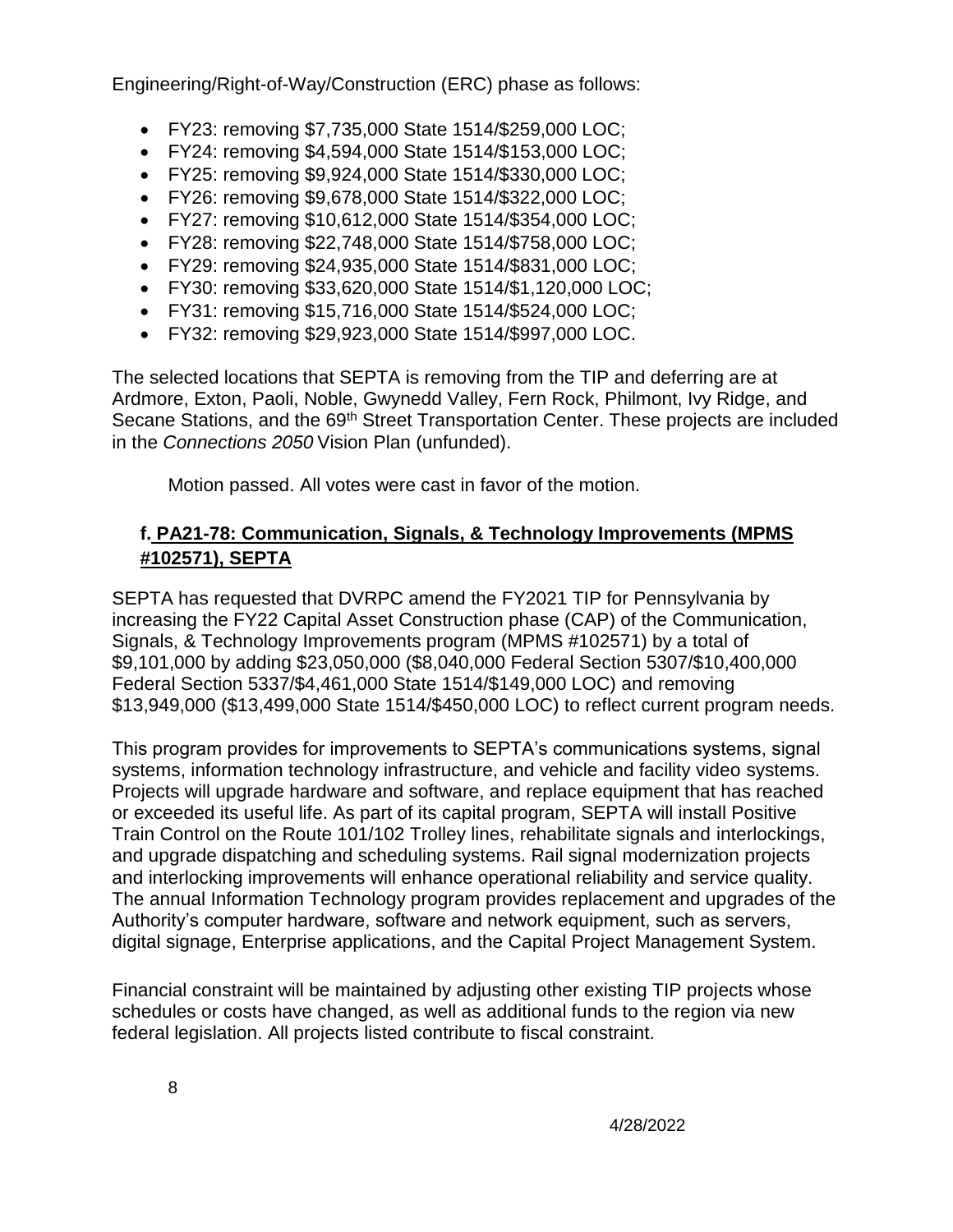#### **g. PA21-79: Transit & Regional Rail Station Program (MPMS #77183), SEPTA**

SEPTA has requested that DVRPC amend the FY2021 TIP for Pennsylvania by adding \$56,946,000 (\$9,600,000 Federal Section 5307/\$14,000,000 Federal Section 5337/\$32,271,000 State 1514/\$1,075,000 LOC) to the ERC phase of the Transit & Regional Rail Station Program (MPMS #77183) in FY22.

SEPTA is allocating \$30,000,000 of the additional funds provided by the Infrastructure Investment and Jobs Act (IIJA)/Bipartisan Infrastructure Law (BIL) to ADA station projects, and is aligning the TIP with SEPTA's FY 2022 Capital Budget, approved by the SEPTA Board Committee on March 24, 2022.

This program provides for the construction, reconstruction, or rehabilitation of transit and regional rail stations and terminals, bus and trolley loop facilities, transportation centers, bicycle facilities, and parking expansions and improvements. All improvements will fully comply with the Americans with Disabilities Act of 1990.

Financial constraint will be maintained by adjusting other existing TIP projects whose schedules or costs have changed, as well as additional funds to the region via new federal legislation. All projects listed contribute to fiscal constraint.

#### **h. PA21-80: Bus Purchase Program (MPMS #90512), SEPTA**

SEPTA has requested that DVRPC amend the FY2021 TIP for Pennsylvania by adding \$69,605,000 (\$49,166,000 Federal Section 5307/\$16,995,000 State 1514/\$3,444,000 LOC) to the FY22 Purchase (PUR) phase of the Bus Purchase Program (MPMS #90512), and removing \$15,273,000 (FY22: \$2,000,000 Federal Section 5339/\$10,273,000 State 1514; FY23: \$2,400,000 Federal Section 5307/\$580,000 State 1514/\$20,000 LOC) for a total addition of \$54,332,000.

This amendment increases funding to reflect current program needs. SEPTA awarded a contract to New Flyer of America in November 2021 for the purchase of 220 hybridelectric 40-foot buses. SEPTA is increasing funds to support the project cash flow needs by obligating more funding now and placing it into a grant.

SEPTA's Bus Fleet Management Plan provides for the acquisition of different size buses based upon needs and route characteristics. The current bus fleet consists of a variety of buses ranging from 60-foot articulated and 40-foot buses for heavy use routes to 30-foot buses for suburban circulator and contracted service routes. The procurements of 35 additional battery electric buses are part of a pilot program to evaluate the viability of cost-effective "green technology" buses on SEPTA's diverse service territory. This program also provides funding for future bus procurements in FY2023 through FY2032.

Funding for this program is also provided from MPMS #65109, FHWA Transit Flex to

9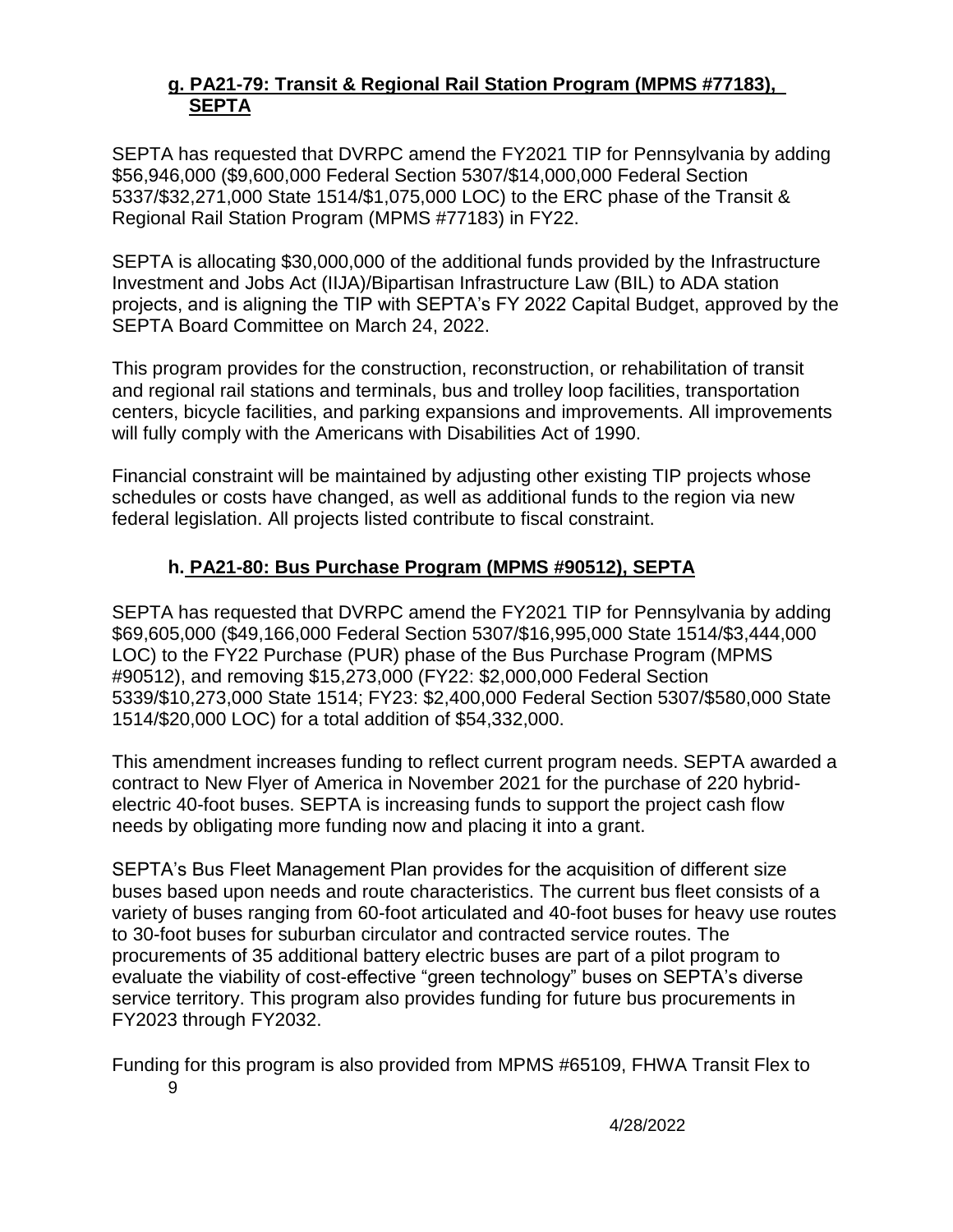SEPTA. State Bond funds programmed in MPMS #90512 each year will be applied as a state match for the flex funds programmed in MPMS# 65109.

Financial constraint will be maintained by adjusting other existing TIP projects whose schedules or costs have changed, as well as additional funds to the region via new federal legislation. All projects listed contribute to fiscal constraint.

# **i. PA21-81: Exton Station (MPMS #93588), SEPTA**

SEPTA has requested that DVRPC amend the FY2021 TIP for Pennsylvania by adding \$6,000,000 (\$4,800,000 Federal Section 5307/\$1,161,000 State 1514/\$39,000 LOC) to the Engineering/Right of Way/Construction (ERC) phase of the Exton Station (MPMS #93588) project in FY22.

This project, which will be advanced in phases, includes the construction of full-length high-level platforms, a station building, bus circulation loops, and a multi-level parking garage at Exton Station on the Paoli‐Thorndale Regional Rail Line. SEPTA is allocating additional funds provided by the IIJA to increase funding in this program and advance Phase 2, which includes the installation of bus circulation loops with bus shelters to promote multimodal connections. Phase 1, which is complete, encompassed the construction of high‐level platforms with canopies and wind screens; stormwater management improvements; and a new station building. The station facilities are fully ADA compliant. New lighting, signage, security features, and passenger amenities were also provided.

Financial constraint will be maintained by adjusting other existing TIP projects whose schedules or costs have changed, as well as additional funds to the region via new federal legislation. All projects listed contribute to fiscal constraint.

Favorable recommendation was received from the Regional Technical Committee.

The Board adopted the following motion:

MOTION by *Mr. Harvie, seconded by Ms. Arkoosh,* to approve TIP action:

# **j. PA21-82: Regional Rail Car & Locomotive Acquisition (MPMS #60638), SEPTA**

SEPTA has requested that DVRPC amend the FY2021 TIP for Pennsylvania by adding a total of \$27,836,000 (adding \$16,792,000 Federal Section 5337/\$10,400,000 Federal Section 5307/\$2,516,000 State 1514/\$84,000 LOC and removing \$893,000 State 1514/\$1,063,000 LOC) to the Purchase (PUR) phase of the Regional Rail Car & Locomotive Acquisition project (MPMS #60638) in FY22.

The Regional Rail Car and Locomotive Acquisition program provides for the replacement and addition of rail cars and locomotives. It will replace vehicles and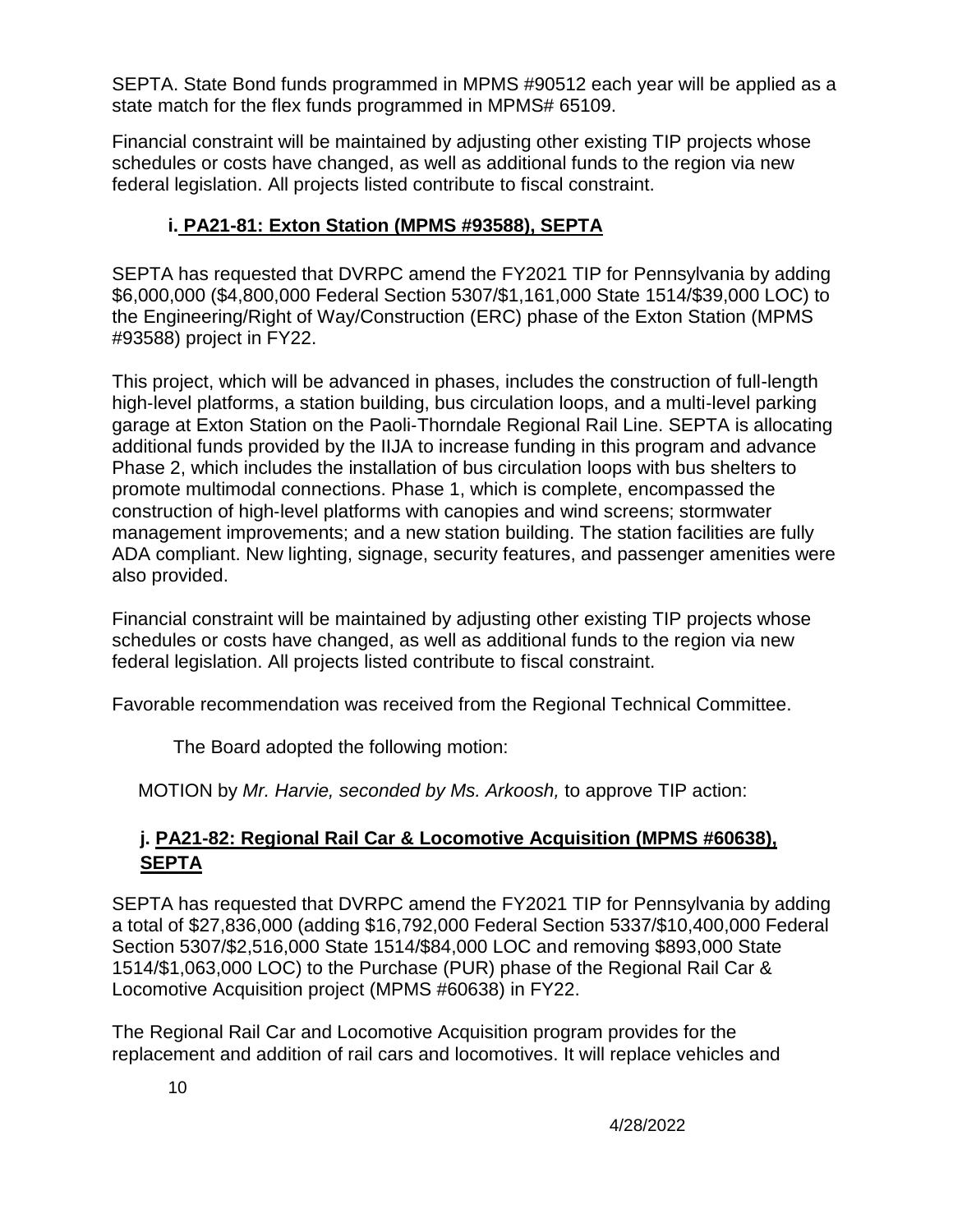equipment that have exceeded their useful life, and provide for fleet expansion to meet present and projected increases in ridership. The Multi-Level Rail Car project provides for the acquisition of new multi-level push-pull passenger railcars. These cars are additions to SEPTA's current fleet of 45 push-pull railcars, which are beyond their useful life. The new cars will fully comply with Americans with Disabilities Act (ADA) requirements and federal and state regulations regarding safety features and systems. The cars will include passenger amenities, such as a state-of-the-art climate control system, bicycle storage area and WiFi. The new cars will have electronic exterior and interior destination signs, voice annunciation and corresponding display on video screens of train destination and upcoming station stops. In addition, the new railcars will be equipped with on-board video surveillance and automatic passenger counting systems. SEPTA is increasing FY22 funds to fully fund the Multi-Level Rail Car procurement. All vehicles are anticipated to be delivered in the Fall of 2023.

Financial constraint will be maintained by adjusting other existing TIP projects whose schedules or costs have changed, as well as additional funds to the region via new federal legislation. All projects listed contribute to fiscal constraint.

## **k. PA21-83: Bridge Program (MPMS #95402), SEPTA**

SEPTA has requested that DVRPC amend the FY2021 TIP for Pennsylvania by adding a total of \$14,400,000 (increasing by \$16,000,000 Federal Section 5307/\$4,839,000 State 1514/\$161,000 LOC and reducing by \$1,600,000 Federal Section 5307/\$4,838,000 State 1514/\$162,000 LOC) to the PUR phase of the Bridge Program (MPMS #95402) in FY22.

This action will align the TIP with SEPTA's FY22 Capital Budget. This program will replace or rehabilitate SEPTA's bridges as necessary to maintain a state of good repair. Rehabilitation and replacement of bridges on rail lines and SEPTA right-of-ways will include culverts, pedestrian bridges, and associated bridge support structures. Currently programmed projects include 5 bridges on the Chestnut Hill East Regional Rail Line in Philadelphia, 7 bridges on the Chestnut Hill West Regional Rail Line in Philadelphia, the systemwide Critical Bridge Program, the Mainline-Schuylkill bridges in Philadelphia, the Stone Arch Bridges Phase 2 project in various locations, the Norristown High Speed Line over 69<sup>th</sup> Street Yard Tracks and over the Bridgeport viaduct, and the Suburban Rail Transit Critical Bridge Program.

Financial constraint will be maintained by adjusting other existing TIP projects whose schedules or costs have changed, as well as additional funds to the region via new federal legislation. All projects listed contribute to fiscal constraint.

Favorable recommendation was received from the Regional Technical Committee.

The Board adopted the following motion:

MOTION by *Mr. Puchalsky, seconded by Mr. Harvie,* to approve TIP actions: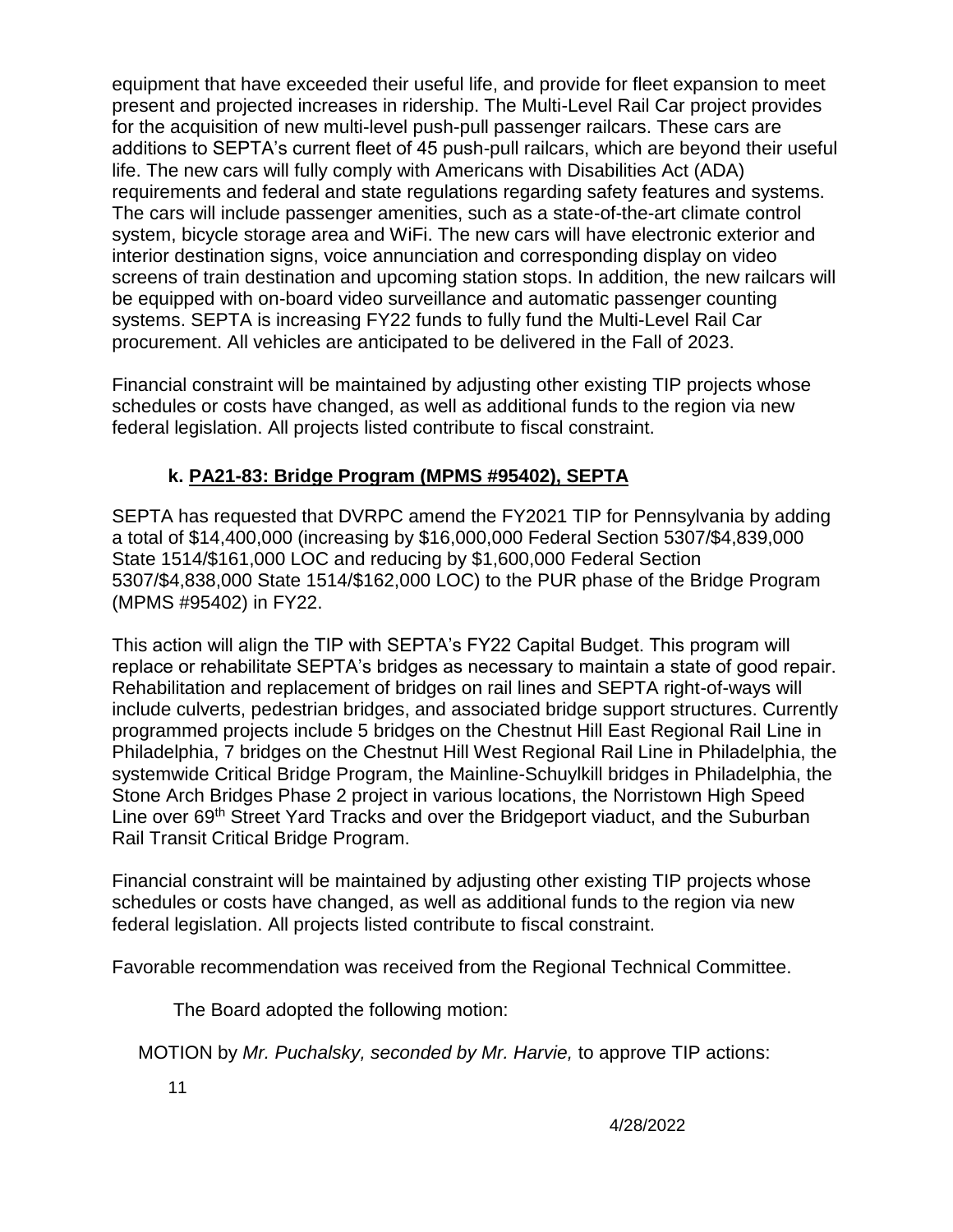PA21-78, SEPTA's request that DVRPC amend the FY2021 TIP for Pennsylvania by increasing the FY22 Capital Asset Construction phase (CAP) of the Communication, Signals, & Technology Improvements program (MPMS #102571) by a total of \$9,101,000 by adding \$23,050,000 (\$8,040,000 Federal Section 5307/\$10,400,000 Federal Section 5337/\$4,461,000 State 1514/\$149,000 LOC) and removing \$13,949,000 (\$13,499,000 State 1514/\$450,000 LOC) from the program to reflect current program needs.

PA21-79, SEPTA's request that DVRPC amend the FY2021 TIP for Pennsylvania by adding \$56,946,000 (\$9,600,000 Federal Section 5307/\$14,000,000 Federal Section 5337/\$32,271,000 State 1514/\$1,075,000 LOC) to the ERC phase of the Transit & Regional Rail Station Program (MPMS #77183) in FY22.

PA21-80, SEPTA's request that DVRPC amend the FY2021 TIP for Pennsylvania by adding \$69,605,000 (\$49,166,000 Federal Section 5307/\$16,995,000 State 1514/\$3,444,000 LOC) to the FY22 Purchase (PUR) phase of the Bus Purchase Program (MPMS #90512), and removing \$15,273,000 (FY22: \$2,000,000 Federal Section 5339/\$10,273,000 State 1514; FY23: \$2,400,000 Federal Section 5307/\$580,000 State 1514/\$20,000 LOC) for a total addition of \$54,332,000.

PA21-81, SEPTA's request that DVRPC amend the FY2021 TIP for Pennsylvania by adding \$6,000,000 (\$4,800,000 Federal Section 5307/\$1,161,000 State 1514/\$39,000 LOC) to the Engineering/Right of Way/Construction (ERC) phase of the Exton Station (MPMS #93588) project in FY22.

PA21-82, SEPTA's request that DVRPC amend the FY2021 TIP for Pennsylvania by adding a total of \$27,836,000 (adding \$16,792,000 Federal Section 5337/\$10,400,000 Federal Section 5307/\$2,516,000 State 1514/\$84,000 LOC and removing \$893,000 State 1514/\$1,063,000 LOC) to the Purchase (PUR) phase of the Regional Rail Car & Locomotive Acquisition project (MPMS #60638) in FY22.

PA21-83, SEPTA's request that DVRPC amend the FY2021 TIP for Pennsylvania by adding a total of \$14,400,000 (increasing by \$16,000,000 Federal Section 5307/\$4,839,000 State 1514/\$161,000 LOC and reducing by \$1,600,000 Federal Section 5307/\$4,838,000 State 1514/\$162,000 LOC) to the PUR phase of the Bridge Program (MPMS #95402) in FY22.

Motion passed. All votes were cast in favor of the motion.

## **l. PA21-84: Projects of Significance Program (MPMS #115472), SEPTA**

SEPTA has requested that DVRPC amend the FY2021 TIP for Pennsylvania by adding a new project, the South Philadelphia Transportation Center, to the Projects of Significance Program (MPMS #115472) in the amount of \$12,250,000 (\$9,800,000 Federal Section 5339B/\$2,371,000 State 1514/\$79,000 Local) to the Engineering/Right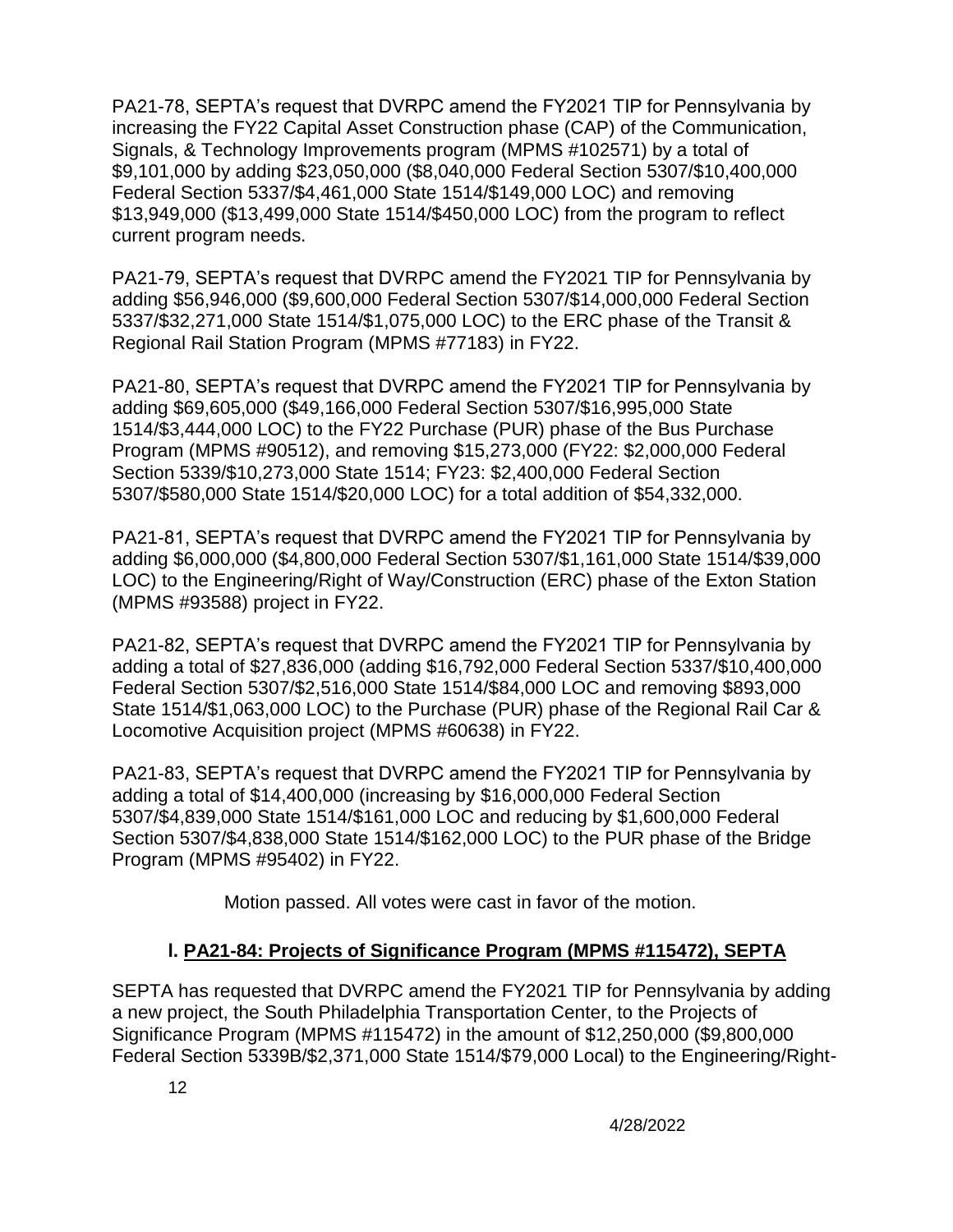of-Way/Construction (ERC) phase of FY22, and also adding \$219,632,000 (\$3,200,000 Federal Section 5307/\$32,400,000 Federal Section 5337/\$178,097,000 State 1514/\$5,935,000 LOC) to the Preliminary Engineering (PE) phase of the Projects of Significance Program (MPMS #115472) as follows:

- FY22: adding \$3,200,000 Federal Section 5307/\$32,400,000 Federal Section 5337/\$9,800,000 Federal Section 5339B/\$10,983,000 State 1514/\$366,000 LOC;
- FY23: adding \$7,735,000 State 1514/\$259,000 LOC;
- FY24: adding \$4,594,000 State 1514/\$153,000 LOC;
- FY25: adding \$9,924,000 State 1514/\$330,000 LOC;
- FY26: adding \$9,678,000 State 1514/\$322,000 LOC;
- FY27: adding \$10,612,000 State 1514/\$354,000 LOC;
- FY28: adding \$22,748,000 State 1514/\$758,000 LOC;
- FY29: adding \$24,935,000 State 1514/\$831,000 LOC;
- FY30: adding \$33,620,000 State 1514/\$1,120,000 LOC;
- FY31: adding \$15,716,000 State 1514/\$524,000 LOC;
- FY32: adding \$29,923,000 State 1514/\$997,000 LOC.

This action will align the TIP with the SEPTA Capital Budget, which was approved by the SEPTA Board on March 24, 2022. SEPTA will dedicate \$216,000,000 of the additional funding towards its Trolley Modernization project. \$12,250,000 will be used to fund the South Philadelphia Transportation Center project, and the remaining \$3,632,000 will help fund the Rail Vehicle Replacements and Bus Revolution projects.

SEPTA is proposing to advance the South Philadelphia Transportation Center by building two bus layover facilities on Pier 70 Boulevard and at the cul-de-sac of South 3rd Street. Both locations were identified by the DVRPC study, *South Philadelphia Transportation Center* (2019). These facilities will support nine bus routes in South Philadelphia, improve service, and provide for bus layover areas and welfare facilities for vehicle operators. Constructing these facilities will generate approximately \$4,000,000 in annual operation savings for SEPTA. This project is consistent with the DVRPC Long Range Plan, *Connections 2050 Plan for Greater Philadelphia*, and the region's Coordinated Human Services Transportation Plan, *Equity Through Access*. It is also supported by the Philadelphia City Planning Commission's *South District Plan* (2015) and the *Philadelphia Transit Choices* report. Construction of the proposed transportation centers will also support SEPTA's plans to develop and implement a comprehensive redesign of its bus network, which will improve the connectivity, utility and reliability of its services. In addition, this project supports the Pennsylvania Department of Transportation's (PennDOT) objectives to promote local economic vitality through encouraging transit ridership and retail activity.

SEPTA's Projects of Significance program are projects that identify key initiatives in meeting the region's transportation needs, accommodating the growing economy, and addressing traffic congestion. These projects will permit increases in transit capacity and improved service quality, while generating additional tax revenues and promoting job growth across the region. Projects of Significance include the King of Prussia Rail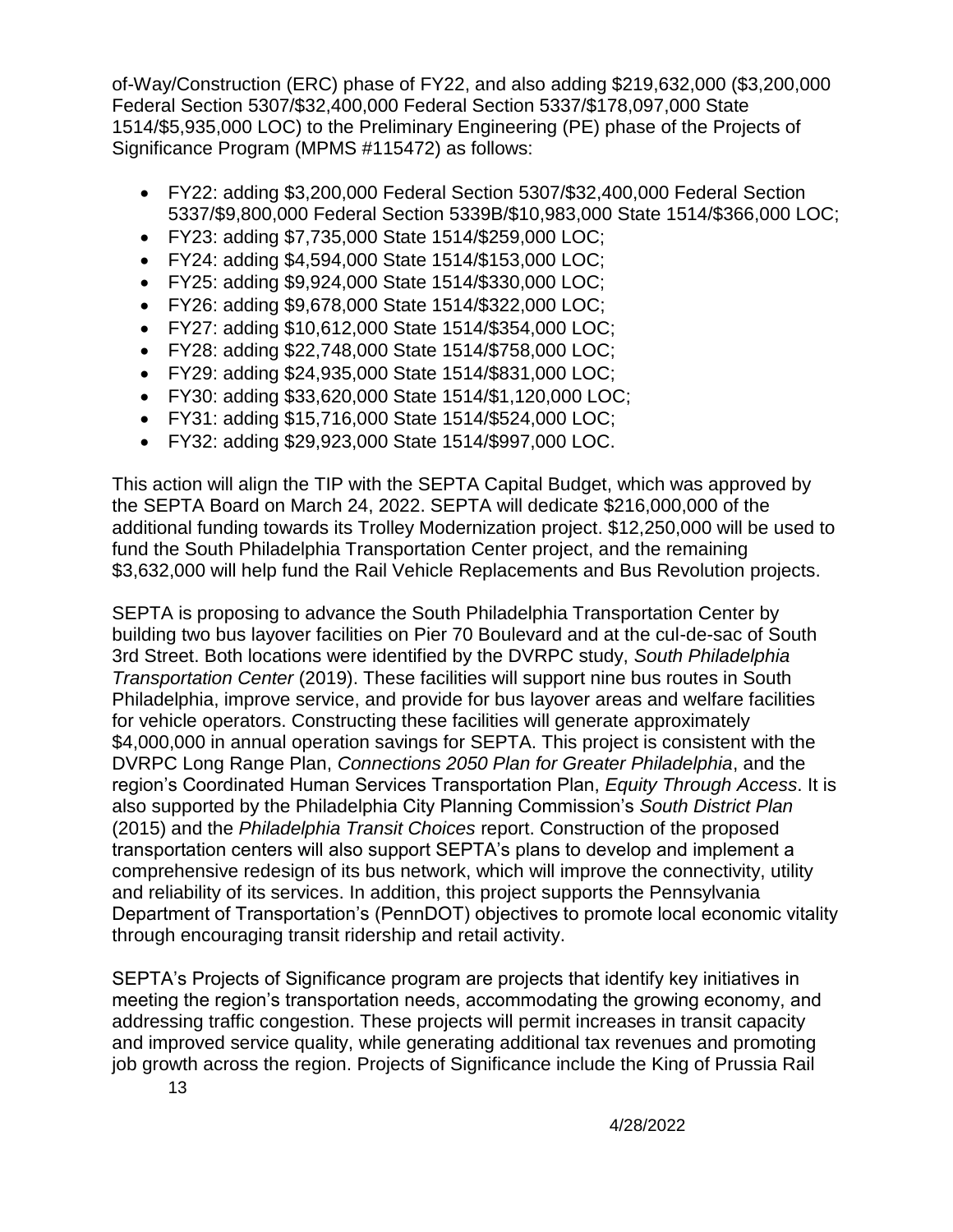project to provide an extension of the Norristown High Speed Line (NHSL) to King of Prussia, and the Trolley Modernization project to provide for the acquisition of modern and accessible light rail vehicles to replace the current fleet which serve City Transit and Suburban Transit Routes, and associated infrastructure upgrades.

Financial constraint will be maintained by adjusting other existing TIP projects whose schedules or costs have changed, as well as additional funds to the region via new federal legislation. All projects listed contribute to fiscal constraint.

Jody Holton, SEPTA, thanked DVRPC for assisting to move these actions along and thanked the Board for approval of these projects.

Christine Reuther, Delaware County, asked which are those that use the lines involved with the multilevel car service. Jody Holton, SEPTA, responded that most of these are for the express services. They are intended to serve the farther out stations but can serve the local stations as well. Rohan Hepkins, PATCO, commented that the cars are not in good condition right now and that this action would give SEPTA more flexibility and make things more uniform.

Favorable recommendation was received from the Regional Technical Committee.

The Board adopted the following motion:

MOTION by *Mr. Squilla, seconded by Ms. Floyd,* to approve TIP action:

PA21-84, SEPTA's request that DVRPC amend the FY2021 TIP for Pennsylvania by adding a new project, South Philadelphia Transportation Center, to the Projects of Significance Program (MPMS #115472) in the amount of \$12,250,000 (\$9,800,000 Federal Section 5339B/\$2,371,000 State 1514/\$79,000 Local) to the Engineering/Rightof-Way/Construction (ERC) phase for FY22, and also adding \$219,632,000 (\$3,200,000 Federal Section 5307/\$32,400,000 Federal Section 5337/\$178,097,000 State 1514/\$5,935,000 LOC) to the Preliminary Engineering (PE) phase of the Projects of Significance Program (MPMS #115472) as follows:

- FY22: adding \$3,200,000 Federal Section 5307/\$32,400,000 Federal Section 5337/\$9,800,000 Federal Section 5339B/\$10,983,000 State 1514/\$366,000 LOC;
- FY23: adding \$7,735,000 State 1514/\$259,000 LOC;
- FY24: adding \$4,594,000 State 1514/\$153,000 LOC;
- FY25: adding \$9,924,000 State 1514/\$330,000 LOC;
- FY26: adding \$9,678,000 State 1514/\$322,000 LOC;
- FY27: adding \$10,612,000 State 1514/\$354,000 LOC;
- FY28: adding \$22,748,000 State 1514/\$758,000 LOC;
- FY29: adding \$24,935,000 State 1514/\$831,000 LOC;
- FY30: adding \$33,620,000 State 1514/\$1,120,000 LOC;
- FY31: adding \$15,716,000 State 1514/\$524,000 LOC;
- FY32: adding \$29,923,000 State 1514/\$997,000 LOC.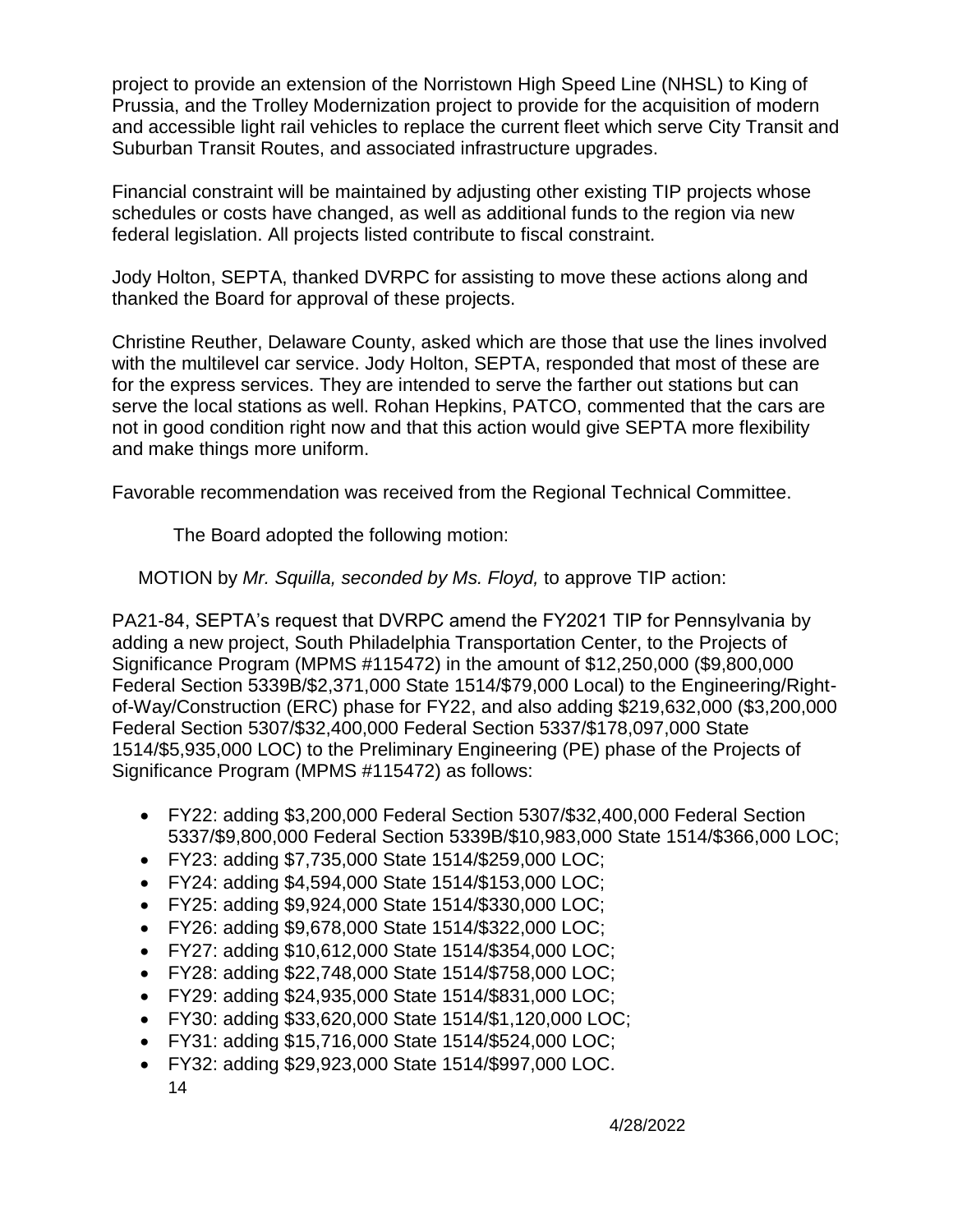#### Motion passed. All votes were cast in favor of the motion. **3. DVRPC FY23 Work Program Amendment: Route 34 End-of-Line Study**

Logan Axelson, DVRPC Senior Planner, Office of Transit, Bicycle, and Pedestrian Planning, explained that SEPTA continues to advance and fund its Trolley Modernization program, including amending its FY22 capital budget to include additional funds available as a result of the federal Infrastructure Investment and Jobs Act. To ensure the best use of its programmed capital dollars, SEPTA intends to complete several Trolley Modernization planning tasks on an expedited basis.

DVRPC's FY23 Work Program entry, the *Route 34 End-of-Line Study* (23-63-009), is intended to identify a transit-supportive end-of-line location for Trolley Route 34. SEPTA has requested that DVRPC remove this study from its work program so that its tasks can be completed before the end of FY23 by SEPTA and its consultants.

SEPTA has requested that the *Route 34 End-of-Line Study* be replaced with the *Corridor Based Transit Supportive Community Development Land Use Analysis*. This proposed study's goal is to promote transit supportive land use along select SEPTA transit corridors by identifying key zoning, roadway design, and operational strategies. This change supports SEPTA's Trolley Modernization program advancement, and would serve the same project beneficiaries originally identified.

#### Cost and Source of Funds:

## \$100,000 PA TSP Special Studies Fund

Jody Holton, SEPTA, thanked DVRPC for doing this and noted that she looks forward to the land use analysis. DVRPC Executive Director Barry Seymour thanked Mr. Axelson for his help in helping move this project along. Rohan Hepkins, PATCO, commented that he is a big supporter of trolleys and noted that as a Yeadon resident he recognizes how important they are.

Favorable recommendation was received from the Regional Technical Committee.

The Board adopted the following motion:

MOTION by *Ms. Floyd, seconded by Ms. Reuther,* to amend:

The FY23 Work Program to replace the existing *Route 34 End-of-Line Study* (23-63- 009) with a proposed *Corridor Based Transit Supportive Community Development Land Use Analysis*.

Motion passed. All votes were cast in favor of the motion.

15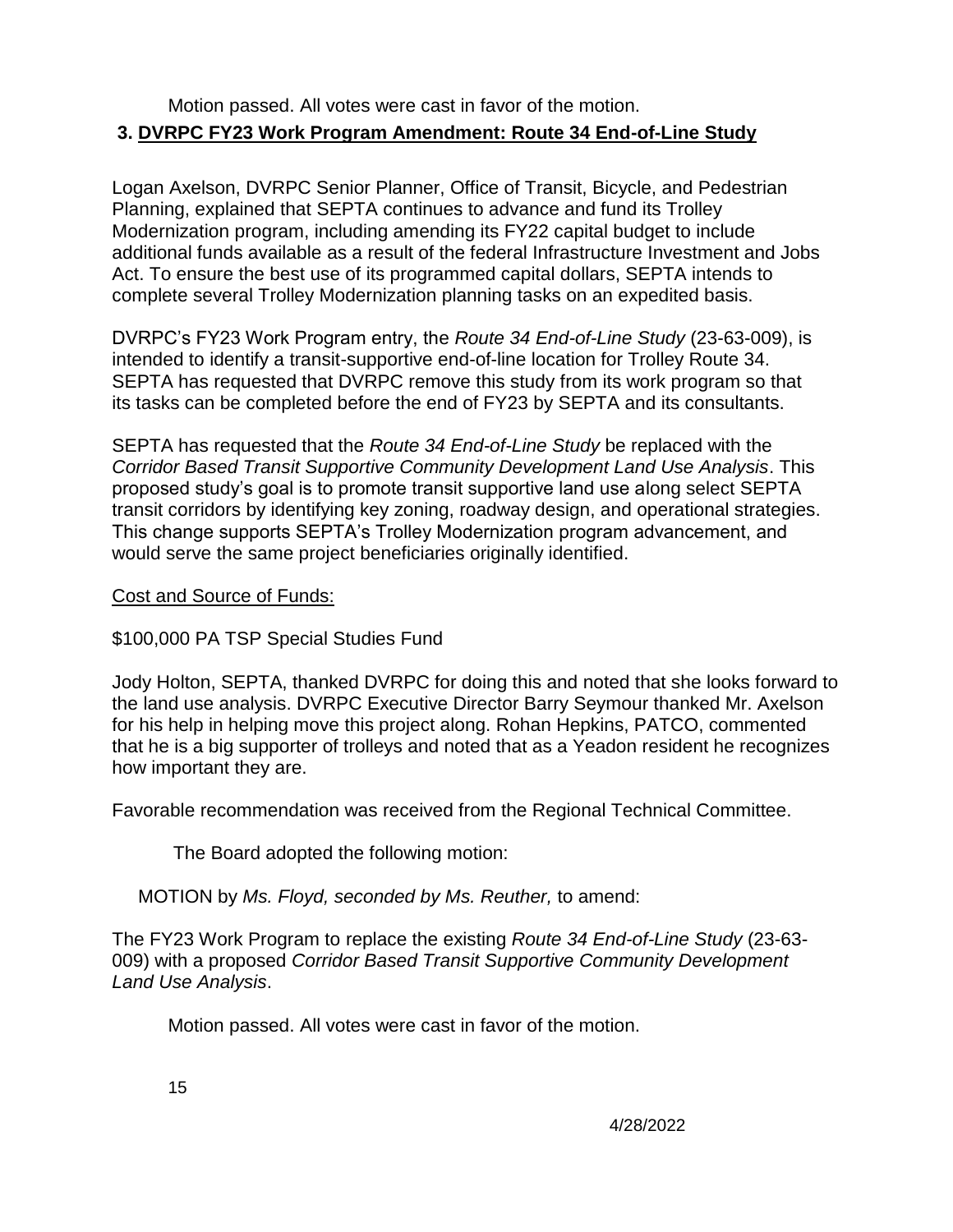## **4. Pennsylvania TDM Base Program**

Stacy Bartels, DVRPC Manager, Office of TDM Strategy and Marketing, explained that last year the Pennsylvania TMA Policy Committee and the Regional Transportation Demand Management (TDM) Advisory Committee approved a proposal by DVRPC to revise the funding structure for TDM work in Pennsylvania. This included the following components:

- 1. Combining the current TMA Assistance and Mobility Alternatives Program (MAP) grants into one "TDM Base" grant; The TDM Base grant will have a 2-year project cycle.
- 2. Reducing the amount of that Base grant and increasing the amount for the competitive Travel Options Program (TOP) grant;
- 3. Changing the funding source for TDM work from CMAQ to Surface Transportation Block Grant (STBG, aka STU/STP); and
- 4. Transferring contract management, project oversight, and invoice review responsibilities from PennDOT Central Office directly to DVRPC.

The presentation focused on the new TDM Base grant program for FY23 and FY24, and the approved project deliverables from the current nine TDM grantees.

#### Cost and Source of Funds:

Total Program Cost: \$2,200,000 (\$1,760,000 STU; \$440,000 SILOC match).

Christine Reuther, Delaware County, commented that she does not know exactly what Delaware County's TMA (DCTMA) does or how much they engage with the planning department or do outreach. Ms. Reuther wondered how much oversight there is over the DCTMA. Ms. Bartels responded that the most involved groups for the TMAs are the planning commissions. The pandemic has certainly made coordination more difficult. The Pennsylvania TMA Policy Committee also meets twice a year and they go over the work programs of each TMA. There is also now a regional TMA advisory committee to collaborate and provide guidance. DVRPC has been involved with PennDOT to go over invoices and plans and DVRPC will be providing more guidance and oversight now that the TMAs will be under DVRPC. Jim Mosca, PennDOT, thanked Stacy and DVRPC for the extensive coordination and cooperation that have happened over the last year or so with PennDOT staff and our partners at the Federal Highway Administration, and the contractors to make this transition possible. We think this new management plan will be more efficient, both from the contracting side and the effectiveness of the program. As always we are looking to improve the program as we move forward and we look forward to working with DVRPC and everyone to do that. Bob Harvie, Bucks County, asked if all TMAs and counties are aware of the funding and that some get less funding.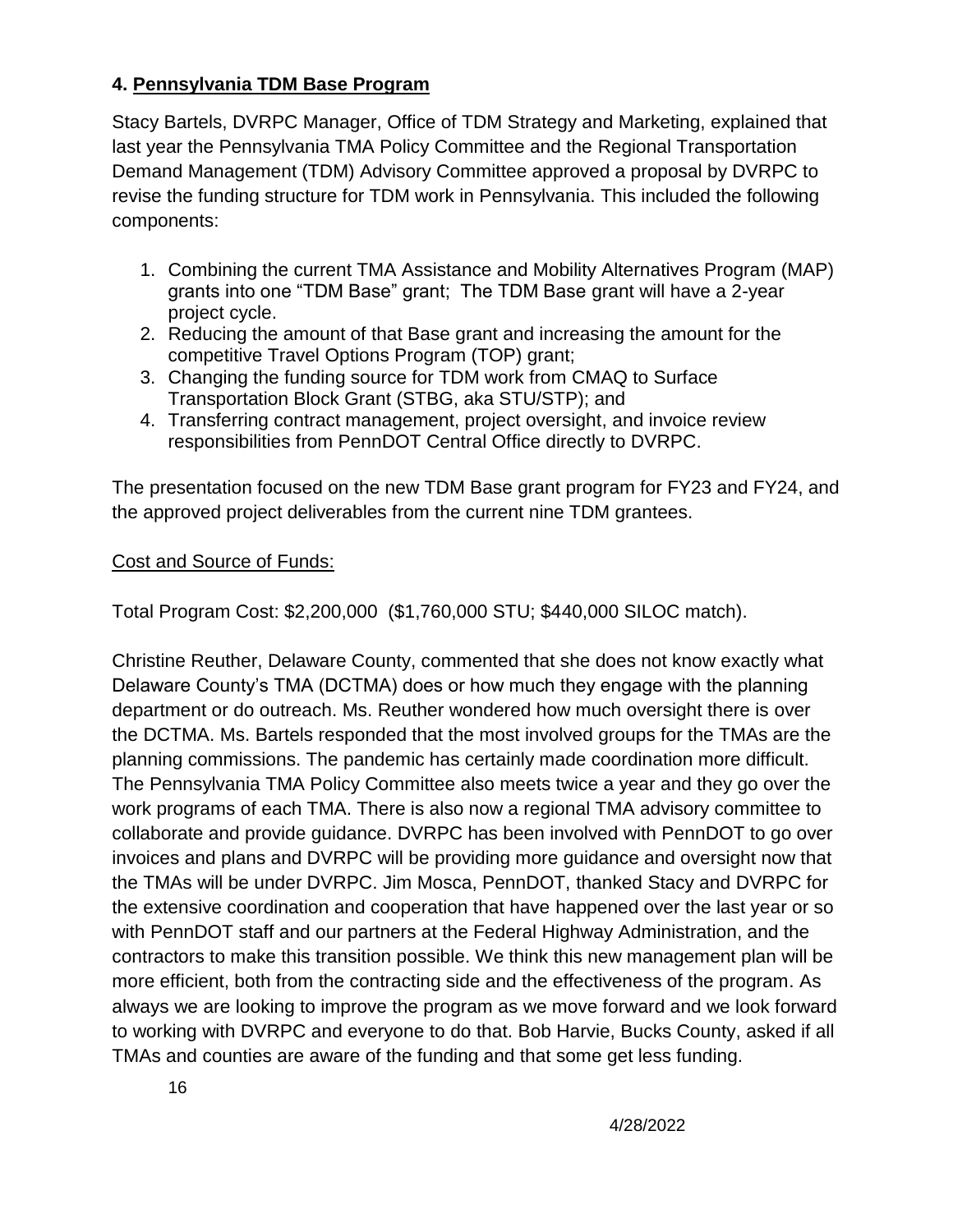Favorable recommendation was received from the Regional Technical Committee.

The Board adopted the following motion:

MOTION by *Ms. Floyd, seconded by Ms. Reuther,* to approve:

The budget and program tasks for this new TDM Base program for the five county TMAs, two City TMAs, Clean Air Council and SEPTA, for the next two-year contract period (FY23 and FY24), for a two-year total of \$2,200,000 (\$1,760,000 federal STU and \$440,000 SILOC).

Motion passed. All votes were cast in favor of the motion.

#### **5. Appointment of Nominating Committee for Fiscal Year 2023 DVRPC Board Officers**

DVRPC Executive Director Barry Seymour explained that a Nominating Committee will be selected to appoint candidates for Board Chair, Vice Chair, Secretary, and Treasurer for Fiscal Year 2023 (July 1, 2022 through June 30, 2023). The Chair for FY 2023 must be from Pennsylvania. The committee will report these candidates at the May Board Meeting and elections will take place at the June Board Meeting.

The recommended Committee is as follows:

Sean Thompson, NJ Department of Community Affairs Mike Russo, NJDOT Leslie Floyd, Mercer County Gina Burritt, Pennsylvania Governor's Appointee Brenda Rios, Pennsylvania Governor's Policy and Planning Office Christine Reuther, Delaware County

The Board adopted the following motion:

MOTION by *Mr. Harvie, seconded by Ms. Arkoosh* that the Board:

Approve the Nominating Committee for fiscal year 2023 Board Officers.

Motion passed. All votes were cast in favor of the motion.

# **DISCUSSION ITEMS**

# **6. One Minute Reports**

Tom Stanuikynas, Burlington County, reported that the New Jersey County Planning Association hosted a freight panel last month. Mr. Stanuikynas thanked DVRPC's Kristen Scudder for helping with this panel.

17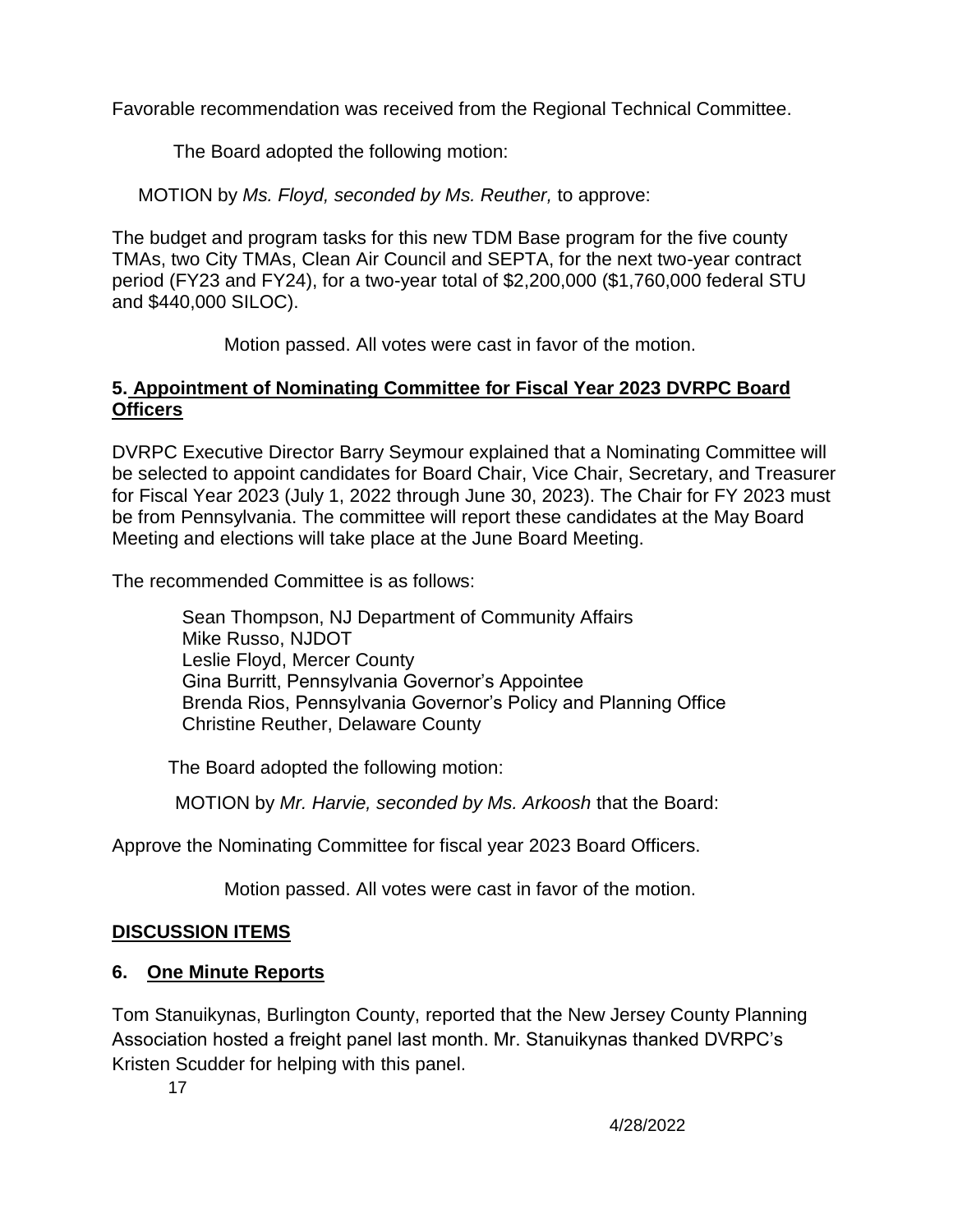Lou Cappelli, Camden County, reported that follow Commissioner Jeffrey Nash just announced Parks Alive, the countywide parks improvement plan.

Jim Mosca, PennDOT, reported that the Wolf administration announced the awards for the Transportation Alternative Set Aside program. Sixty-four projects were selected statewide. In terms of the IIJA, the funding level was at \$18 million and with additional funding from that from the bill, it was increased to \$54.1 million and surface transportation block grant funding could be applied to the program. PennDOT's multimodal projects were announced and \$47.8 million for 56 multimodal projects were announced.

Robert Harvie, Bucks County, reported that the county just opened a new section of the Newtown Rail trail which connects to some trails in New Jersey and so theoretically you will be able to go from the river in Philadelphia, the Pennypack, and all the way up through Bucks, and Montgomery County. There were representatives from DVRPC at the ribbon cutting, in addition to Leslie Richards from SEPTA, and representatives from PennDOT, Bucks County, Montgomery County, and more. The county also got a roughly \$2.5 million dollar grant to push that trail even further into Bucks County and eventually connect to one of our nature centers in North Hampton Township.

Josh Maxwell, Chester County, reported that the county just had a ribbon cutting on a three mile extension to the Schuylkill River trail. Mr. Maxwell thanked stakeholders for their support for that project.

Christine Reuther, Delaware County, reported that the county is receiving \$1 million in funding through the earmarks program. This funding will be for crossing improvements in Darby Borough, which is, maybe the one place in the country where you have two active trolley lines crossing an active freight line at grade level. This has been a source of safety concerns for many years and there was a trolley hit by a freight train last December, so we are very glad to see that funding. Delaware County held its first sustainability conference last week and it was very successful. This was an opportunity to talk about everything from solid waste to electric vehicles. In connection with that the governor announced last week that Delaware County was awarded \$300,000 to help electrify our new fleet of cars, which will be serving our new health department, which is now fully certified and operational, and 300,000 to fund charging stations that will largely serve that fleet, but also in off hours it will be available for a fee to local users. It is expected to be in areas where normally a private contractor would not see the value in putting charging stations but where residents, will be able to afford vehicles and make use of them. Ms. Reuther thanked many of our partners here today, including DVRPC, PennDOT, and SEPTA for their support for a RAISE grant application that was submitted earlier this month. That grant is for \$5 million to do a total master plan for transit and transportation in Chester. This is an area that has long borne the brunt of some of our heaviest traffic and has not gotten the infrastructure that other areas have gotten. We are really looking forward to seeing how we can improve the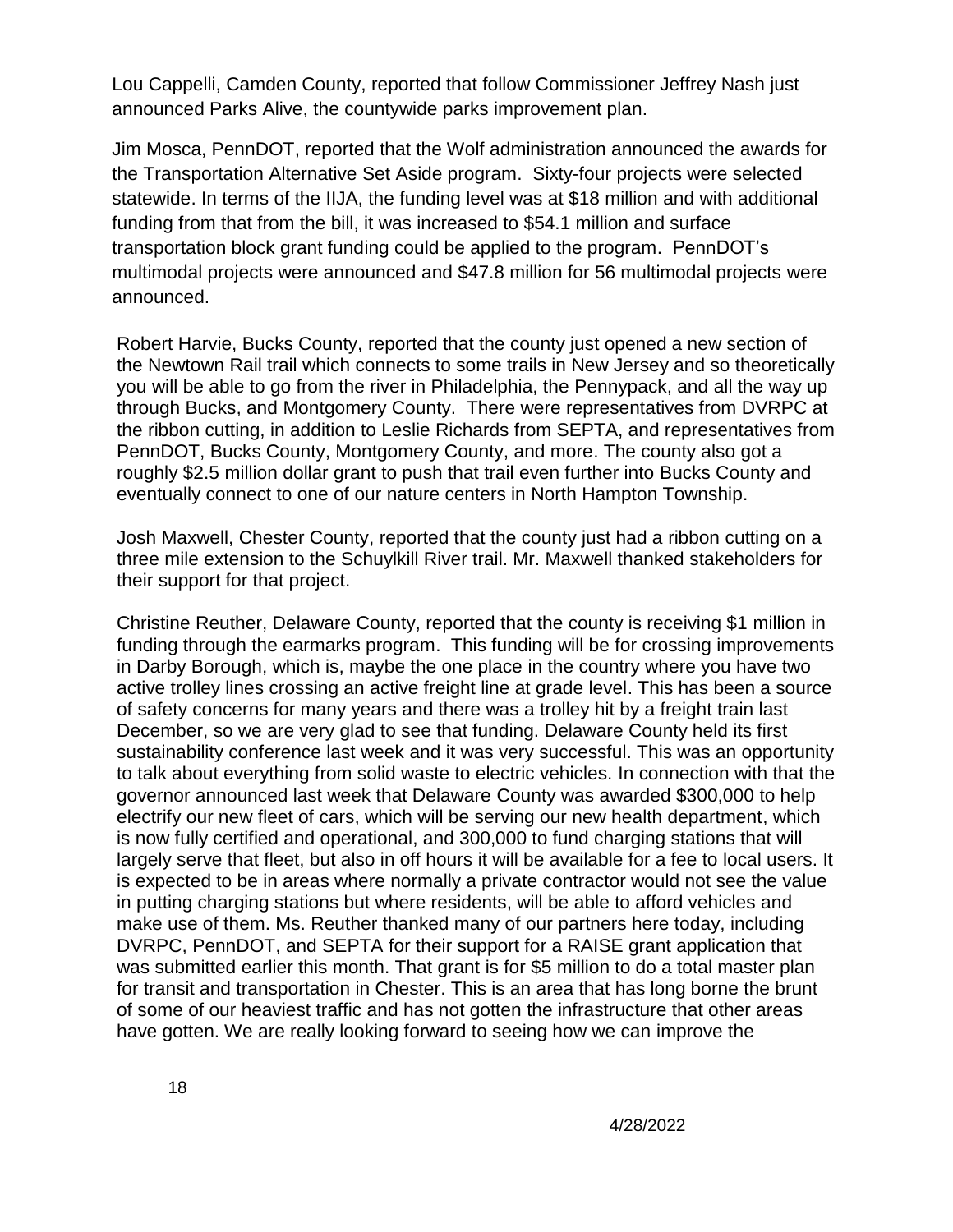environment as well as the service for people going down that very important corridor. Ms. Reuther thanked everybody who submitted letters of support for this.

Val Arkoosh, Montgomery County, congratulated Delaware County on their new health department which was an extraordinarily difficult accomplishment. Ms. Arkoosh noted that as the Board already heard from Commissioner Harvey, the ribbon cutting on the northern extension of the Newtown trail took place. After looking back at my calendar, Ms. Arkoosh noted that there was a groundbreaking on October 15, 2019 for just a two and a half miles. This project got derailed because of COVID so it was really exciting to be there yesterday and see folks who have been committed to this trail work in our region for decades. The county also had another very important regional effort come to fruition in these last weeks, which is the creation of the Schuylkill Passenger Rail Authority, which is now official. This was passed by the Commissioners in Chester, Berks, and Montgomery counties. This joint authority will oversee the implementation of passenger rail between Reading and Philadelphia and our infrastructure is now in place to receive funds, to issue bonds, and all that type of work that we hope is now feasible with new IIJA funding. Tomorrow the county is breaking ground on a very important road reconstruction and expansion project for a section of Ridge Pike and eventually the whole stretch in Montgomery County will be redone; this is the first really significant step. This is for sections that are in Springfield and Whitemarsh Township and this is a county owned road and so is entirely funded by the county.

Chris Puchalsky, City of Philadelphia, reported that the City is looking at the IIJA funding and how it can be used and the capacity challenges. The mayor's budget that was released a few weeks ago recognizes these challenges and includes roughly \$100 million in new operating investments over a five year period. This includes \$20 million in FY23 to address some of these capacity needs, hiring over 100 staff in a number of departments. It is not just the ability to deliver projects, but the ability to deliver projects in a way that spreads the wealth, and generates opportunities for investment with diverse procurement and a diverse workforce.

Jody Holton, SEPTA, reported that SEPTA's draft capital budget and 12 year program were released and there are hearings on May 23 about this. This is a historic level of funding for SEPTA and for FY23 there be \$1.1 billion in our capital budget, as compared to prior years where we have gotten about \$600 or \$700 million in one year. Some of that is coming from the IIJA funding but then we also have the ability to bond our state funding which is essential for the state of good repair and critical vehicle replacement needs that we have. Over the 12 year program there is \$11.4 billion but SEPTA will still be well below peer agencies in terms of capital funding. There are also still unfunded needs in the capital program; our regional rail vehicle fleet replacement and the King of Prussia rail construction. We funded 30 percent which is the criteria for the federal grant program. We have released our draft operating budget and there will be hearings for that in May. It is a \$1.6 billion budget and this is the first time in our look ahead for five years that we will be tapping into our service stabilization fund. Based on our projections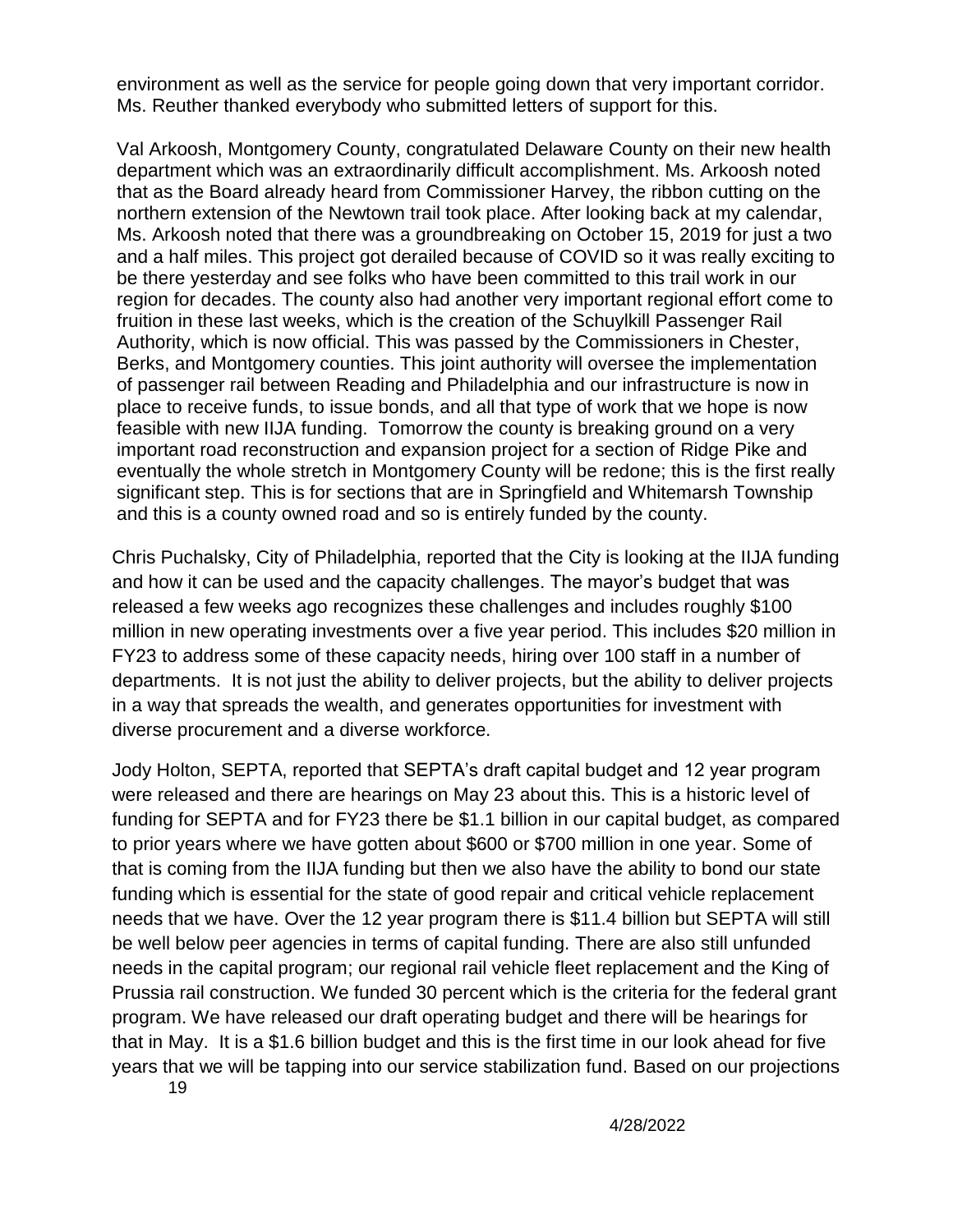now for revenue, we anticipate after funding runs out in about FY24 we will need to use those funds to make up that revenue gap in our budget but we are working on other solutions as well. In terms of Bus Revolution, we did release the scenarios with options for service frequency or different routing as well as the potential to use micro transit to provide more coverage in transit service areas that are lower density and might have fixed route.

Lou Millan, NJ Transit, reported that regarding transit ridership, NJ Transit is carrying about three out of four riders relative to pre-pandemic ridership, on bus, light rail, and Access Link, in the DVRPC region. The closer you are to the middle of the week, the higher the ridership. Commuter oriented services are not performing as well and that has been consistent, but the local services have had the most strength.

Rohan Hepkins, PATCO, reported that PATCO ridership is up to about 45 percent of pre-pandemic levels. Bridge traffic continues to be around 90 percent.

Tonyelle Cook-Artis, DRPA, reported that with things moving forward on opening Franklin Square Station, DRPA held and will be holding future meetings with the Chinatown CDC. There is work being done to relocate a water main line and there is lots more work to come.

Brian Goodson, FHWA NJ, reported that there is information and guidance on carbon reduction and funding for electric vehicles on FHWA's website.

Michael Shorr, PA DCED, reported that applications are open for the Greenway Trails and Recreation program and those are due by May 31. The PA DCED's multimodal program applications are due July 31 and there is a match requirement waiver for municipalities.

## **7. Executive Director's Report**

#### **a. IIJA Updates**

Mr. Seymour reported that the Commission is doing what we can to share information, competitive grant applications, and support your individual applications. We have internal team meetings regularly, and are having pre-meetings after the RTC to discuss this. Mr. Seymour introduced Mike Boyer, DVRPC Director of Regional Planning, to further discuss the IIJA. Mr. Boyer called the Board's attention to a IIJA Municipal Resource Forum DVRPC will be conducting as a webinar on May 24 at 11 a.m. At this webinar attendees can learn about the IIJA and the numerous competitive and discretionary programs, upcoming NOFOs, DVRPC resources, and Environmental Justice initiatives. An email announcement about this will go out the first week of May.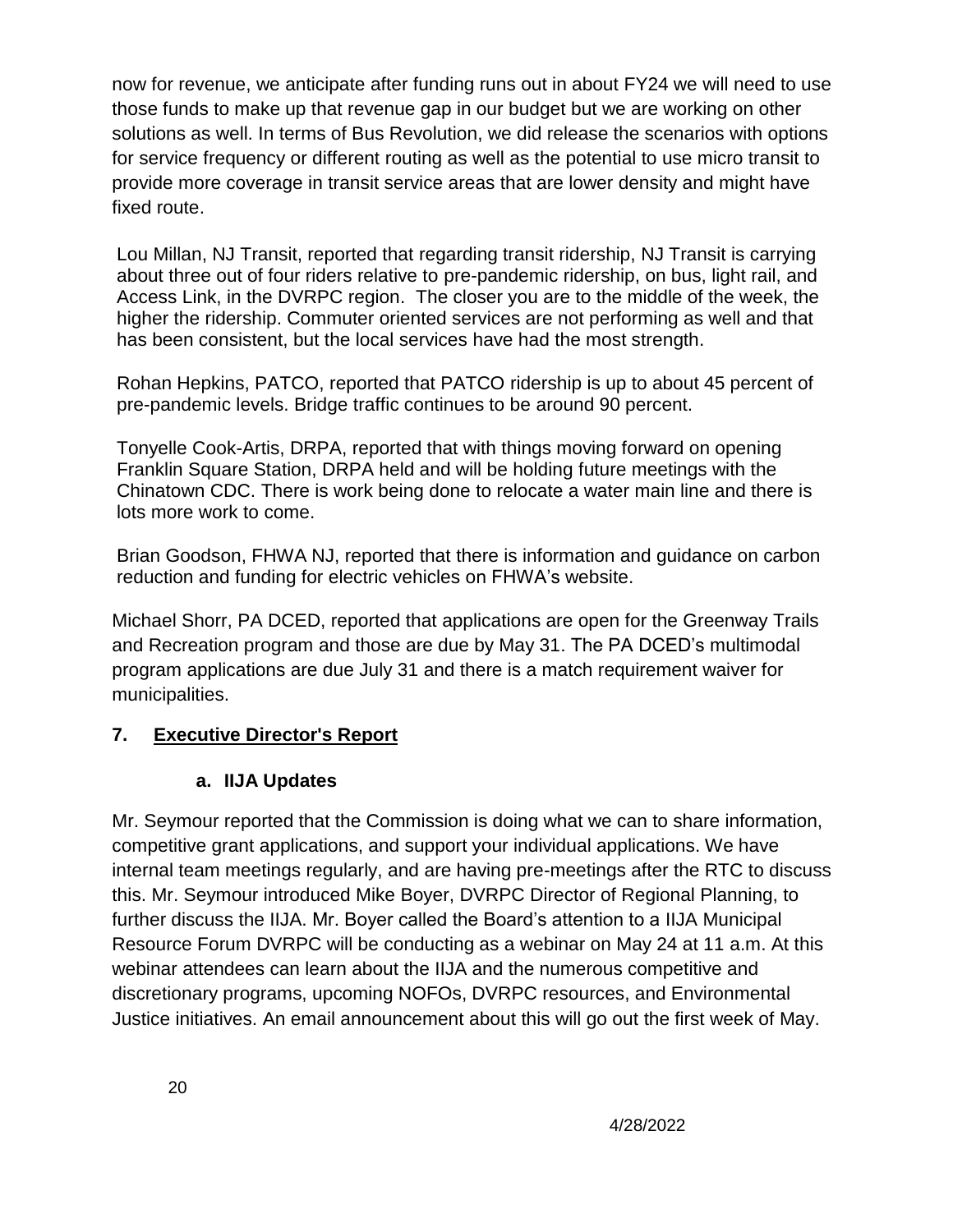Mr. Boyer noted that in terms of open Notice of Funding Opportunities (NOFOs), the RAISE grant (formerly Tiger/Build) applications closed on April 15. There were at least 11 applicants from the region and \$1.5 billion in awards will be announced in mid-August. The Port Infrastructure Development Program, for investments that will improve facilities that serve port facilities and address supply chain issues, application deadline closes May 16; there is \$450 million available in this round. There is opportunity available for the MEGA/INFRA/Rural Surface joint applications for 3 programs with a wide array of eligible surface transportation investments. The MEGA & Rural grants are for new and for large and non-urbanized projects and the INFRA grant is continuing with a focus on projects to improve facilities associated with goods movement. The application period closes May 23 and \$2.9 billion available in this round

In terms of Upcoming NOFOs (expected in May) the Safe Streets & Roads for All which are for investments that support safety, including developing a Comprehensive Safety Acton Plan will offer approximately \$1 billion and the federal share is 80 percent. The Discretionary Bridge Investment program offers \$12.5 billion total over five years from a variety of sources. This program allows for bridge bundling and culvert work as well. Large project grants (defined as \$100 million or more) will be \$50 million or greater but not more than 50 percent of the project cost; small project grants will be a minimum of \$2.5 million, but not more than 80 percent of the project cost. Several additional caveats is that construction must begin 18 months after funding is obligated and PE must be complete. In terms of the Broadband Program(s) more information will be included with the NOFO.

Mr. Boyer noted that letters of support and online guidance can be found on the IIJA webpage and that consistency with TIP programming requirements (i.e., in and consistent with LRP and note that the project sponsor will need to show ability to fully fund the project) is important.

# **b. Economic Development District**

Mr. Seymour noted that in March 2022, DVRPC secured Economic Development District (EDD) designation from the Economic Development Administration (EDA) of the U.S. Department of Commerce. Mr. Seymour introduced Karen Cilurso, DVRPC Associate Director, Livable Communities, to explain more about this.

Ms. Cilurso noted that while EDA is the main economic development agency of the federal government and works with EDDs throughout the country to promote regional cooperation and job growth, DVRPC now is the designated liaison between EDA and our member counties and constituent communities. The primary purpose of the EDD is to implement the economic development activities and priorities set forth in the region's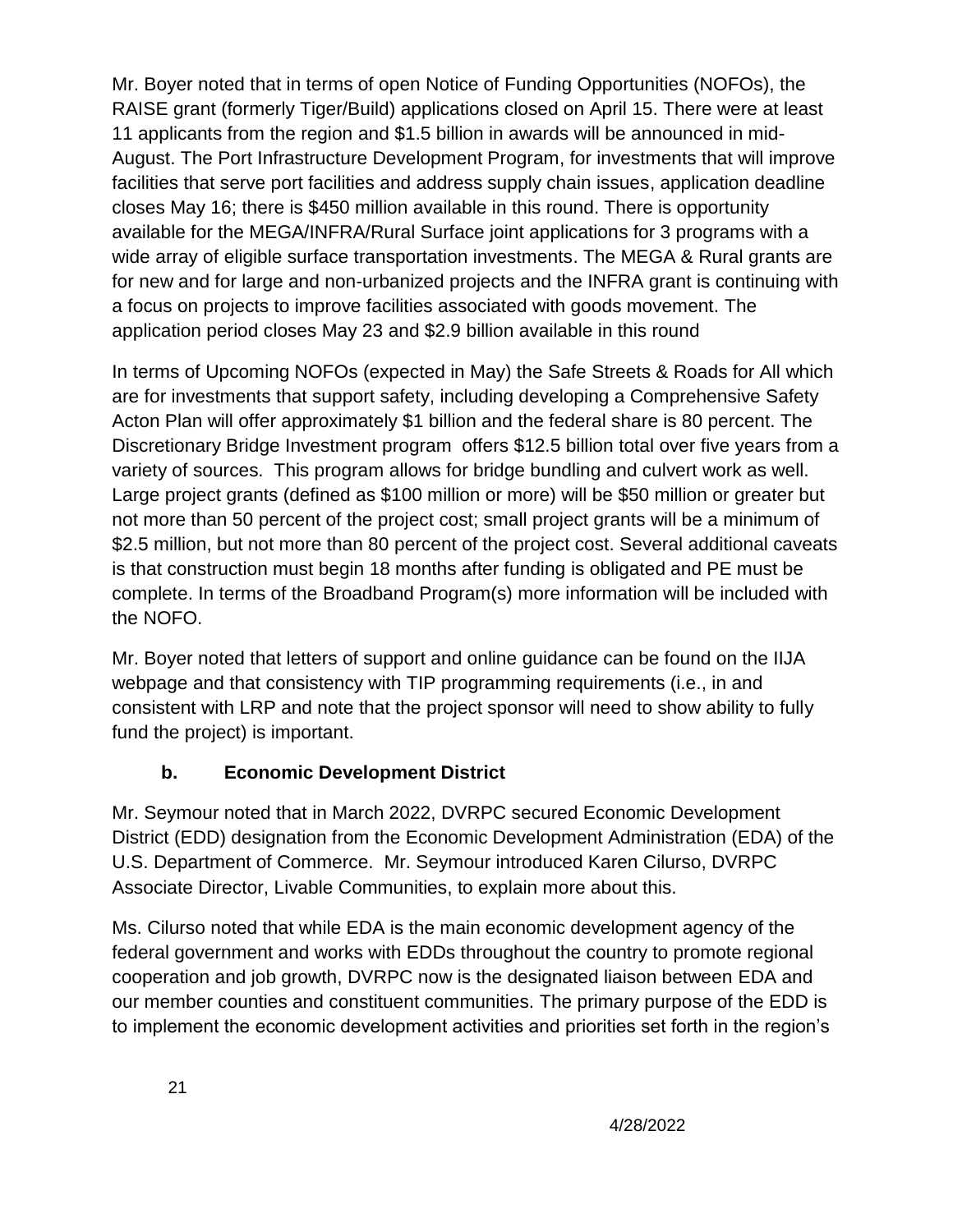Comprehensive Economic Development Strategy (CEDS). Staff activities of an EDD include:

- Coordinating and implementing economic development activities within the District;
- Carrying out economic development research, planning, implementation, and advisory functions on topics outlined in the CEDS;
- Coordinating the development and implementation of the CEDS with local, State, Federal, and private organizations; and
- Facilitating the CEDS committee on the development of the plan and identifying regional project priorities for EDA grant funding.

As the EDD, DVRPC can receive \$70K annually and is also eligible to apply for noncompetitive funds, upon invitation by EDA. Details about funding to support our new designation are forthcoming from EDA.

At the start of the 2023 Fiscal Year in July, our first task will be to begin the five-year update of the CEDS. Staff will be recalling the CEDS committee to assist with this effort. Moving forward, we hope we can work with the CEDS committee to identify regional economic development projects and prioritize funding applications. Staff will be reaching out to former members of the CEDS committee and our county partners to identify stakeholders from each county that should be represented such as economic development authorities, Workforce Investment Boards (WIBs), etc. EDA provides a variety of different competitive grant programs for construction and non-construction projects. Recent examples of successful EDA projects in our region include:

- 2019, City of Philadelphia, Navy Yard Road Expansion, \$3 million EDA/\$7.5 million match, Construction of Public Facility
- 2019, The Enterprise Center, Market Street Development Plan, \$5 million, Planning
- 2020, Burlington County \$660K and NJEDA, \$11 million, Revolving Loan Fund (RLF)
- 2021, Temple University, Digital Transformation, \$1.2 million, Planning

# **c. Certification Review**

Mr. Seymour noted that every four years we are required to go through a certification review where the federal agencies come in and examine our operations to be sure we are fully consistent and compliant with all the federal regulations. We have provided a lot of information to them that they are reviewing now and they are doing what they call a desk audit. They will be here on October 12 and 13th for a two day review. On the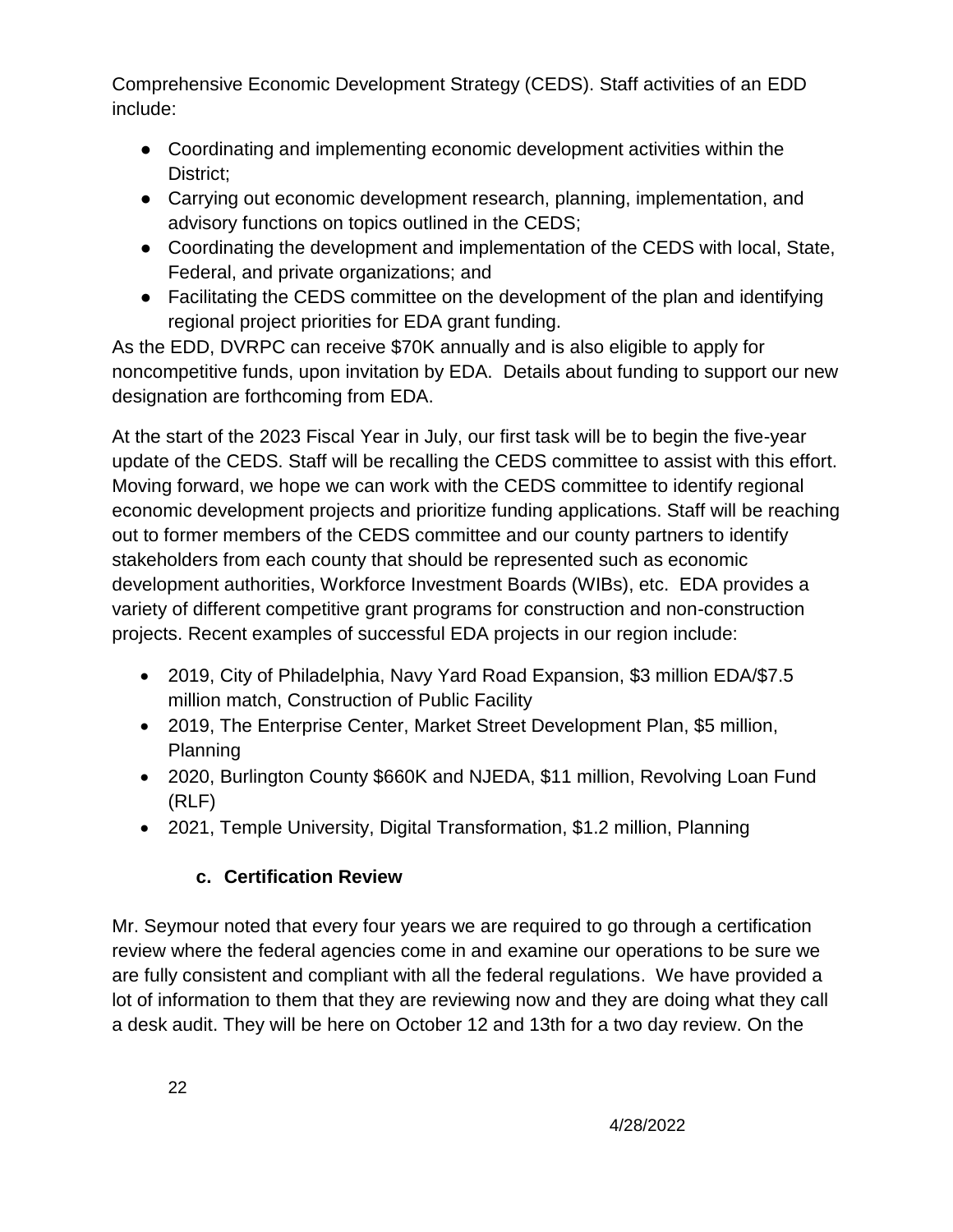morning of October 13 from 9 to 10 a.m. they would like to meet with Board members. We will send out a formal invitation for that.

# **d. Fellowship Program**

Mr. Seymour reported that DVRPC is now entering the fifth year of a program where we offer a one year full time paid position to a new college graduate from the region. This has been a way to attract new people to the planning field, with a particular focus on underrepresented communities and populations. While it's meant to be a one year program to launch people in their career, two of the past fellows have been able to apply for vacancies that we have had and they have turned into full time employees. The new fellow would begin July 1 for that one year.

# **e. Return to Office and Meetings**

Mr. Seymour noted that this is DVRPC's first hybrid Board meeting since the pandemic. Mr. Seymour noted how exciting it is to see folks in person and to have things feel somewhat back to normal.

# **f. Staff Transition**

Mr. Seymour announced that after 31 years at DVRPC and 16 years as Executive Director he will begin the process of moving towards retirement. He noted that he will be meeting with the Executive Committee after this to talk about that process and how that will work. The Executive Committee is charged with identifying the candidate as the next Executive Director, but the full Board is to have input on defining the duties of that position. We want to figure out a process whereby all members of the Board can engage in thinking not just about who should replace me but what you would want in the next Executive Director and what new directions you are interested in pursuing. I am not leaving immediately and it is my intention to see things through the certification review, and if that means that I am here through October that is fine.

The following committee reports were provided for the Board's review:

- (1) Regional Technical Committee
- (2) Regional Safety Task Force
- (3) Delaware Valley Goods Movement Task Force

## OLD BUSINESS

No old business was stated.